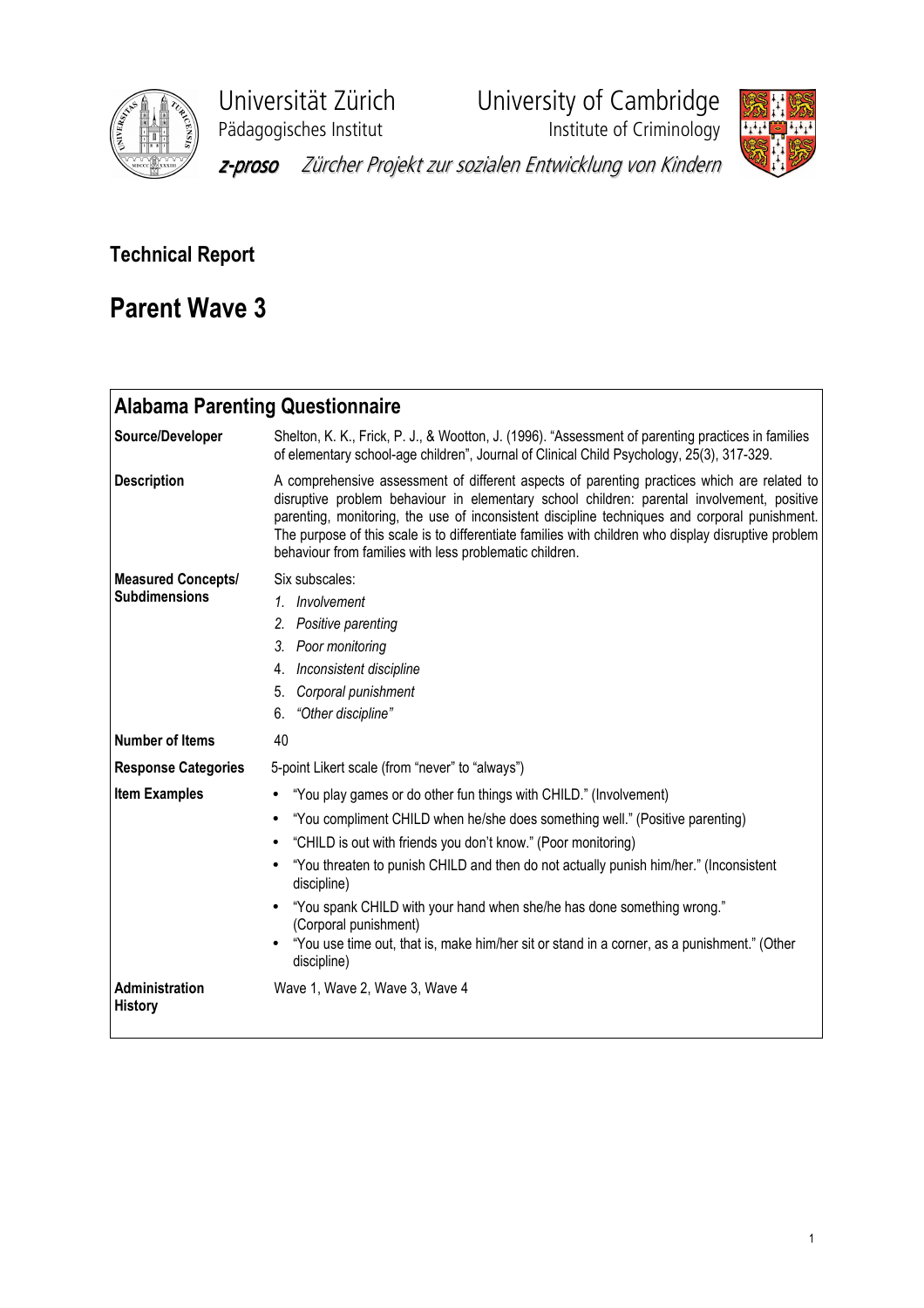# Alabama Parenting Questionnaire – Subscale "Involvement"

#### Variable • 5-point Likert scale

### Values

- 1- never 2- almost never
	- 3- sometimes
	- 4- often
	- 5- always
	-
	- 7- Does not apply (MISSING)
	- 8- Don't know/ Can't remember (MISSING)
	- 9- No answer/ Answer refused (MISSING)

# Variable

| Variable<br>Wording & | Variable Name | Label          | Wording                                                                                                           | Missings (%)        |
|-----------------------|---------------|----------------|-------------------------------------------------------------------------------------------------------------------|---------------------|
| Case                  | P3 8010 1     | Involvement 1  | You have a friendly talk with <childname></childname>                                                             | $(0.1\%)$           |
| Summary               | P3 8010 2     | Involvement 2  | You volunteer to help with special activities that <childname> is involved in</childname>                         | 53                  |
|                       | P3 8010 3     | Involvement 3  | You play games or do other fun things with <childname></childname>                                                | (4.5%)<br>$(0.0\%)$ |
|                       | P3 8010 4     | Involvement 4  | You ask <childname> about his/her day at school</childname>                                                       | $(0.0\%)$           |
|                       | P3 8010 5     | Involvement 5  | You help <childname> with his/her homework or when he/she has to prepare<br/>something for school</childname>     | $(0.5\%)$           |
|                       | P3 8010 6     | Involvement 6  | You ask <childname> what his/her plans are for the coming day</childname>                                         | $(0.2\%)$           |
|                       | P3 8010 7     | Involvement 7  | You talk with <childname> about his/her friends</childname>                                                       | $(0.1\%)$           |
|                       | P3 8010 8     | Involvement 8  | <childname> helps plan a family activity</childname>                                                              | $(0.2\%)$           |
|                       | P3 8010 9     | Involvement 9  | You attend a PTA meeting, parent-teacher conference, or some other meeting at<br><childname>'s school</childname> | $(0.0\%)$           |
|                       | P3 8010 13    | Involvement 10 | You drive < CHILDNAME > to a special activity                                                                     | 44<br>$(3.7\%)$     |

### Descriptive

### **Statistics**

| Variable   | Label          |      | <b>Standard</b><br><b>Deviation</b> | Min. | Max. |                 |          | Item-Scale<br><b>Correlation</b> | $\alpha$ If Item<br>Removed |
|------------|----------------|------|-------------------------------------|------|------|-----------------|----------|----------------------------------|-----------------------------|
| Name       |                | Mean |                                     |      |      | <b>Skewness</b> | Kurtosis |                                  | $(\alpha = .665)$           |
| P3 8010 1  | Involvement 1  | 4.33 | .619                                |      | 5    | $-658$          | 1.36     | .360                             | .638                        |
| P3 8010 2  | Involvement 2  | 4.36 | .828                                |      | 5    | $-1.42$         | 2.25     | .331                             | .640                        |
| P3 8010 3  | Involvement 3  | 3.66 | .695                                |      | 5    | $-691$          | 1.57     | .382                             | .633                        |
| P3 8010 4  | Involvement 4  | 4.56 | .623                                | 2    | 5    | $-1.45$         | 2.76     | .400                             | .632                        |
| P3 8010 5  | Involvement 5  | 3.80 | 1.07                                |      | 5    | $-575$          | $-0.385$ | .253                             | .664                        |
| P3 8010 6  | Involvement 6  | 3.81 | .889                                |      | 5    | $-576$          | .363     | .371                             | .632                        |
| P3 8010 7  | Involvement 7  | 3.98 | .750                                |      | 5    | $-.440$         | .314     | .436                             | .621                        |
| P3 8010 8  | Involvement 8  | 3.80 | .883                                |      | 5    | $-420$          | .059     | .379                             | .630                        |
| P3 8010 9  | Involvement 9  | 4.70 | .649                                |      | 5    | $-2.48$         | 6.70     | .192                             | .663                        |
| P3 8010 13 | Involvement 13 | 3.82 | 1.03                                |      | 5    | $-739$          | .162     | .272                             | .658                        |

#### Sum Index Involvement Subscale (P3\_involv)

Total  $N = 1181$ 

| <b>Descriptive</b> |              |       |      | <b>Standard</b>  |      |      | Skew-  |                 |    | <b>ANOVA</b> |      |
|--------------------|--------------|-------|------|------------------|------|------|--------|-----------------|----|--------------|------|
| <b>Statistics</b>  | Group        | N     | Mean | <b>Deviation</b> | Min. | Max. | ness   | <b>Kurtosis</b> | df |              |      |
|                    | Full sample  | 1,181 | 3.08 | .411             | 1.10 | 4.00 | $-396$ | .363            |    |              |      |
|                    | Gender       |       |      |                  |      |      |        |                 |    | 1.91         | .167 |
|                    | Girls        | 567   | 3.10 | .421             | 1.67 | 4.00 | $-382$ | $-0.056$        |    |              |      |
|                    | Boys         | 614   | 3.07 | .402             | 1.10 | 4.00 | $-426$ | .834            |    |              |      |
|                    | Treatment    |       |      |                  |      |      |        |                 | 3  | 1.30         | .272 |
|                    | Control      | 319   | 3.07 | .416             | 1.80 | 4.00 | $-213$ | $-0.99$         |    |              |      |
|                    | Triple P     | 279   | 3.12 | .400             | 1.88 | 4.00 | $-290$ | $-.070$         |    |              |      |
|                    | <b>PATHS</b> | 329   | 3.06 | .420             | 1.10 | 4.00 | $-660$ | 1.40            |    |              |      |
|                    | Combination  | 254   | 3.08 | .406             | 1.90 | 4.00 | $-363$ | $-144$          |    |              |      |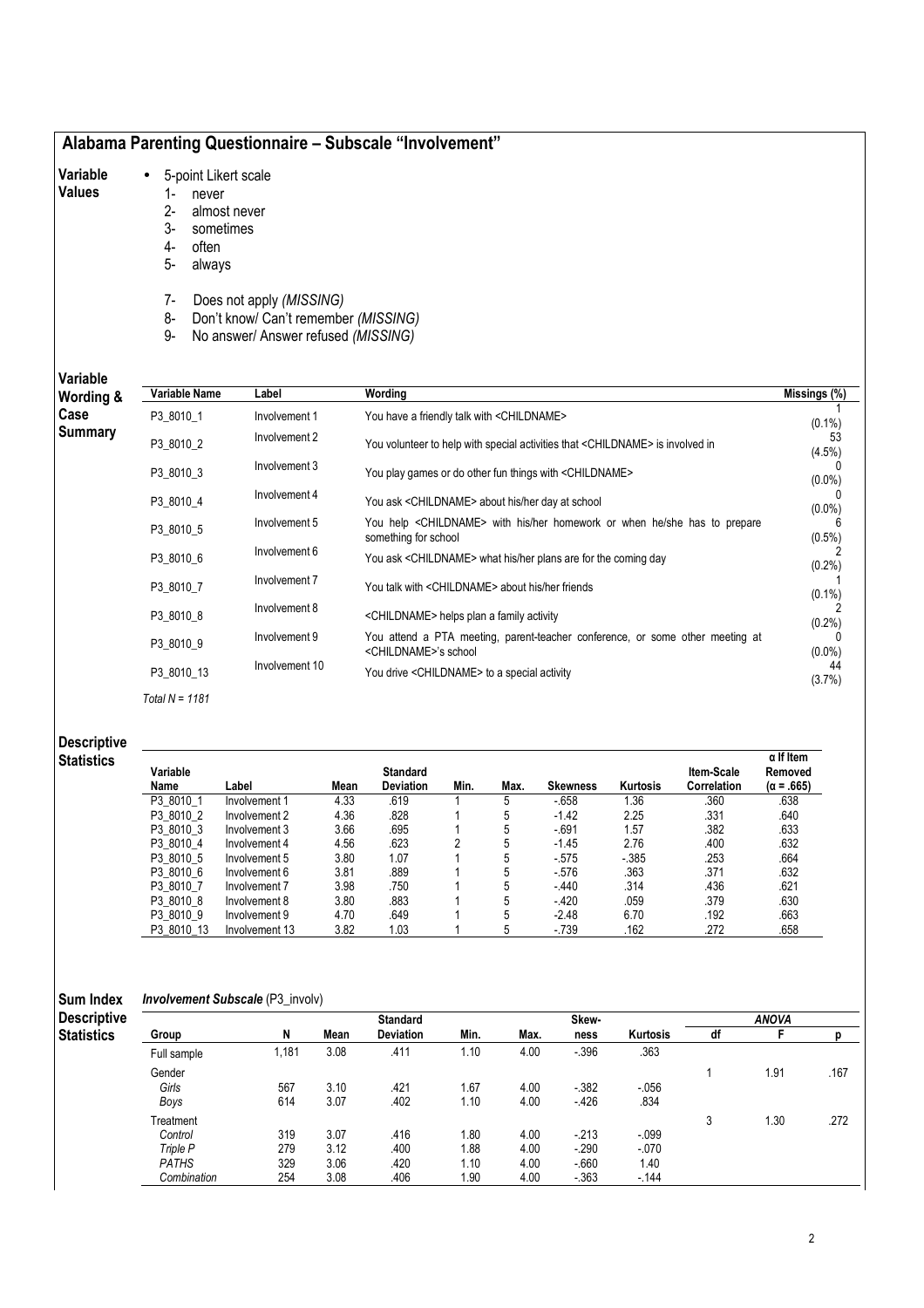| Language         |     |      |      |      |      |          |         | 8 | 12.74 | .000 |
|------------------|-----|------|------|------|------|----------|---------|---|-------|------|
| German           | 788 | 3.05 | .380 | 1.88 | 4.00 | $-223$   | $-069$  |   |       |      |
| Albanian         | 67  | 2.91 | .459 | 1.80 | 4.00 | $-181$   | $-129$  |   |       |      |
| Bos./Cro./ Serb. | 86  | 3.29 | .377 | 2.00 | 3.90 | $-0.874$ | 1.03    |   |       |      |
| English          | 17  | 3.04 | .391 | 2.40 | 3.70 | .269     | $-.841$ |   |       |      |
| Italian          | 19  | 2.98 | .587 | 1.50 | 3.80 | $-874$   | .717    |   |       |      |
| Portuguese       | 71  | 3.16 | .443 | 1.89 | 4.00 | $-503$   | .169    |   |       |      |
| Spanish          | 45  | 3.08 | .554 | 1.10 | 3.90 | $-1.37$  | 3.00    |   |       |      |
| Tamil            | 51  | 3.48 | .302 | 2.60 | 4.00 | $-755$   | .607    |   |       |      |
| Turkish          | 37  | 2.94 | .321 | 2.40 | 3.60 | .234     | $-.840$ |   |       |      |

1) The scale has been constructed by taking the average of all the variables. The maximum number of missing values allowed was 3. For the purpose of rescaling, 1 has been subtracted from the total scale.

2) The results of the ANOVA are highly significant for the language groups (F(8,1172) =12.74, p<.001). ANOVA yielded no significant results for either the gender groups  $(F(1,1179) = 1.91, p > .05)$  or the treatment groups  $(F(3,1177) = 1.30, p > .05)$ .

### Correlations Involvement Subscale (P3\_involv)

| with<br>Subscales |                                |         | Full<br>Sample |      |         | Girls          |     |          | <b>Boys</b>    |     |
|-------------------|--------------------------------|---------|----------------|------|---------|----------------|-----|----------|----------------|-----|
| & DVs             | Variable                       |         | P <sub>2</sub> | N    |         | P <sub>2</sub> | N   |          | P <sub>2</sub> | N   |
|                   | Subscales                      |         |                |      |         |                |     |          |                |     |
|                   | Positive Parenting             | .496    | $***$          | 1179 | .547    | $***$          | 565 | .450     | $***$          | 614 |
|                   | Poor Monitoring                | $-.330$ | $***$          | 1180 | $-.303$ | $***$          | 567 | $-.353$  | $***$          | 613 |
|                   | <b>Inconsistent Discipline</b> | $-153$  | $***$          | 1165 | $-126$  | $***$          | 555 | $-176$   | $***$          | 610 |
|                   | Corporal Punishment            | .023    | ns             | 1180 | .066    | ns             | 566 | $-0.013$ | ns             | 614 |
|                   | Parent SBQ                     |         |                |      |         |                |     |          |                |     |
|                   | Aggression                     | $-173$  | $***$          | 1177 | $-.151$ | $***$          | 565 | $-187$   | $***$          | 612 |
|                   | Prosociality                   | .392    | $***$          | 1167 | .383    | $***$          | 561 | .404     | $***$          | 606 |
|                   | Teacher SBQ                    |         |                |      |         |                |     |          |                |     |
|                   | Aggression                     | .005    | ns             | 1130 | .036    | ns             | 537 | $-0.006$ | ns             | 593 |
|                   | Prosociality                   | .013    | ns             | 1126 | $-.020$ | ns             | 537 | .019     | ns             | 589 |
|                   | Child SBQ                      |         |                |      |         |                |     |          |                |     |
|                   | Aggression                     | $-.075$ | $\star$        | 1166 | $-.088$ | $\star$        | 558 | $-060$   | ns             | 608 |
|                   | Prosociality                   | .057    | ns             | 1166 | .003    | ns             | 558 | .084     | $\star$        | 608 |

1 \*\*\* p<.001, \*\* p<.01, \* p<.05, ns p>.05

Comments : The Parental Involvement subscale is positively correlated with the other positive APQ subscale and with corporal punishment (though not significantly) and negatively correlated with the two negative APQ subscales. The correlations are highly significant (except for the corporal punishment) and range from low to high. The high correlations with the positive parenting subscale cast doubt on the divergent validity of the construct. The correlations between the Parental Involvement and child aggression are very low and significant only when the informant is either the parent or the child. The correlation between the Parental Involvement and child prosociality is moderate and significant only when the informant is the parent. Overall, the subscale yields low predictive validity.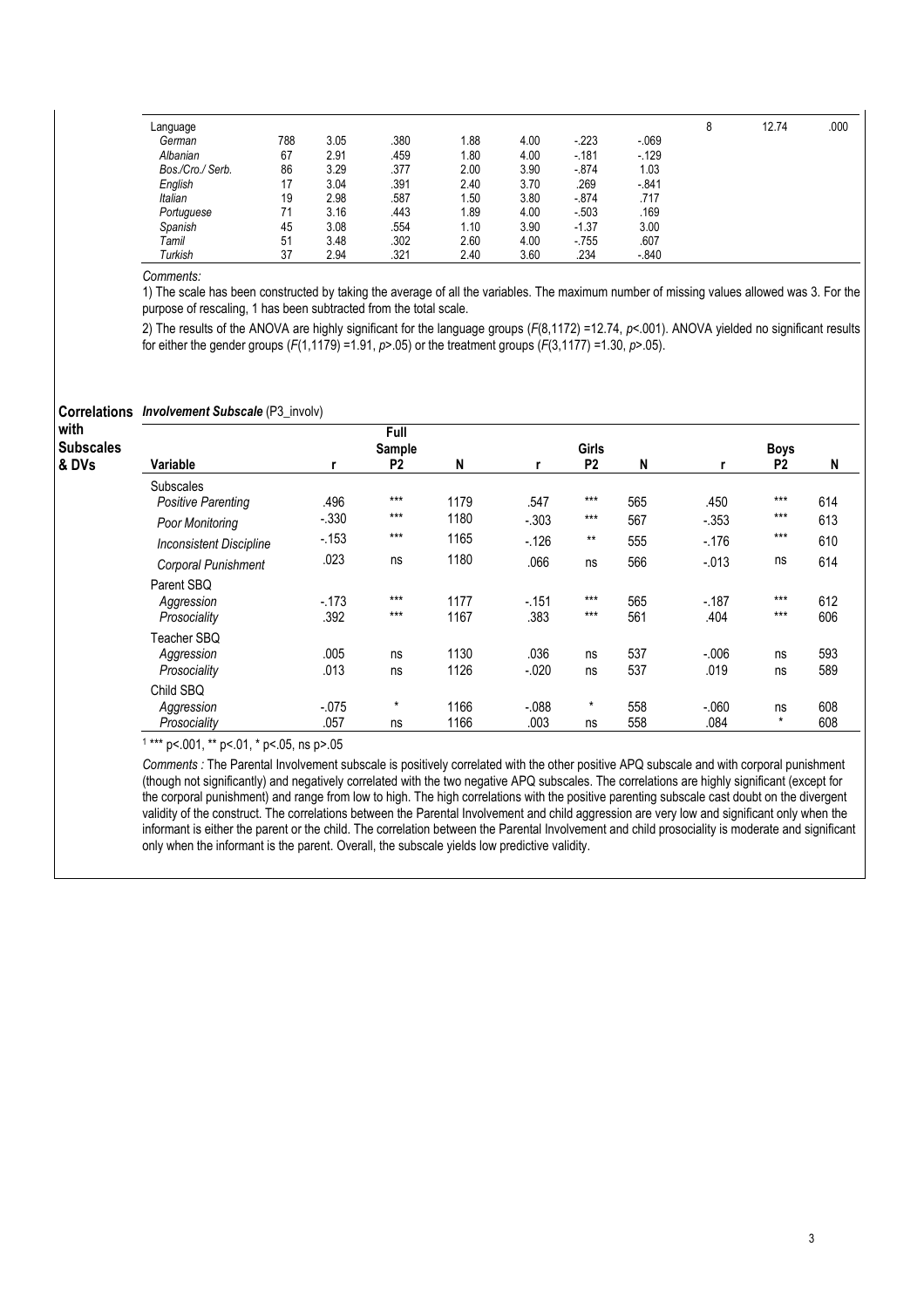# Alabama Parenting Questionnaire – Subscale "Positive Parenting"

#### Variable • 5-point Likert scale

#### Values

- 1- never<br>2- almos almost never
- 3- sometimes
- 4- often
- 5- always
- 7- Does not apply (MISSING)
- 8- Don't know/ Can't remember (MISSING)
- 9- No answer/ Answer refused (MISSING)

# Variable

| Variable<br>Wording & | Variable Name    | Label                | Wordina                                                                                  | Missings (%) |
|-----------------------|------------------|----------------------|------------------------------------------------------------------------------------------|--------------|
| Case                  | P3 8010 10       | Positive Parenting 1 | You let <childname> know when he/she is doing a good job with something</childname>      | $(0.2\%)$    |
| <b>Summary</b>        | P3 8010 11       | Positive Parenting 2 | You reward or give something to <childname> for obeying you or behaving well</childname> | $(0.3\%)$    |
|                       | P3 8010 12       | Positive Parenting 3 | You compliment < CHILDNAME> when he/she does something well                              | $(0.0\%)$    |
|                       | P3 8010 14       | Positive Parenting 4 | You hug or kiss <childname> when he/she has done something well</childname>              | $(0.3\%)$    |
|                       | P3 8010 15       | Positive Parenting 5 | You tell <childname> that you like it when he/she helps around the house</childname>     | $(1.1\%)$    |
|                       | Total $N = 1181$ |                      |                                                                                          |              |

#### Descriptive **Statistics**

| Variable<br>Name | .abel                | Mean | <b>Standard</b><br><b>Deviation</b> | Min. | Max. | Skewness | Kurtosis | <b>Item-Scale</b><br>Correlation | $\alpha$ If Item<br>Removed<br>$(\alpha = .671)$ |
|------------------|----------------------|------|-------------------------------------|------|------|----------|----------|----------------------------------|--------------------------------------------------|
| P3 8010 10       | Positive Parenting 1 | 4.42 | .626                                |      |      | $-716$   | .039     | .537                             | .589                                             |
| P3 8010 11       | Positive Parenting 2 | 3.44 | 1.08                                |      |      | $-392$   | $-310$   | .343                             | .686                                             |
| P3 8010 12       | Positive Parenting 3 | 4.47 | .639                                |      |      | $-1.04$  | 1.28     | .540                             | .586                                             |
| P3 8010 14       | Positive Parenting 4 | 4.34 | .737                                |      |      | $-1.12$  | 1.69     | 486                              | .596                                             |
| P3 8010 15       | Positive Parenting 5 | 4.10 | .916                                |      |      | $-1.00$  | 1.04     | .359                             | .655                                             |

#### Sum Index Positive Parenting Subscale (P3\_pospar)

| <b>Descriptive</b> |                  |       |      | <b>Standard</b> |      |      | Skew-    |          |    | <b>ANOVA</b> |      |
|--------------------|------------------|-------|------|-----------------|------|------|----------|----------|----|--------------|------|
| <b>Statistics</b>  | Group            | N     | Mean | Deviation       | Min. | Max. | ness     | Kurtosis | df | F            | р    |
|                    | Full sample      | 1,179 | 3.16 | .538            | .200 | 4.00 | $-541$   | .855     |    |              |      |
|                    | Gender           |       |      |                 |      |      |          |          |    | .052         | .819 |
|                    | Girls            | 565   | 3.15 | .537            | 1.00 | 4.00 | $-405$   | .155     |    |              |      |
|                    | Boys             | 614   | 3.16 | .539            | .200 | 4.00 | $-665$   | 1.51     |    |              |      |
|                    | Treatment        |       |      |                 |      |      |          |          | 3  | 1.36         | .253 |
|                    | Control          | 318   | 3.11 | .520            | 1.00 | 4.00 | $-341$   | .413     |    |              |      |
|                    | Triple P         | 279   | 3.17 | .539            | 1.20 | 4.00 | $-433$   | .031     |    |              |      |
|                    | <b>PATHS</b>     | 328   | 3.16 | .532            | .800 | 4.00 | $-621$   | .885     |    |              |      |
|                    | Combination      | 254   | 3.19 | .563            | .200 | 4.00 | $-0.808$ | 2.24     |    |              |      |
|                    | Language         |       |      |                 |      |      |          |          | 8  | 18.67        | .000 |
|                    | German           | 786   | 3.05 | .496            | .200 | 4.00 | $-315$   | .958     |    |              |      |
|                    | Albanian         | 67    | 3.18 | .598            | 1.00 | 4.00 | $-0.892$ | 1.31     |    |              |      |
|                    | Bos./Cro./ Serb. | 86    | 3.48 | .533            | 1.20 | 4.00 | $-2.23$  | 6.65     |    |              |      |
|                    | English          | 17    | 3.21 | .450            | 2.40 | 3.80 | $-269$   | $-1.33$  |    |              |      |
|                    | Italian          | 19    | 3.47 | .657            | 2.00 | 4.00 | $-1.33$  | .854     |    |              |      |
|                    | Portuguese       | 71    | 3.29 | .443            | 2.00 | 4.00 | $-526$   | .437     |    |              |      |
|                    | Spanish          | 45    | 3.22 | .689            | .800 | 4.00 | $-1.59$  | 3.45     |    |              |      |
|                    | Tamil            | 51    | 3.73 | .368            | 2.60 | 4.00 | $-1.84$  | 3.30     |    |              |      |
|                    | Turkish          | 37    | 3.26 | .495            | 2.00 | 4.00 | $-488$   | .212     |    |              |      |

Comments:

1) The scale has been constructed by taking the average of all the variables. The maximum number of missing values allowed was 1. For the purpose of rescaling, 1 has been subtracted from the total scale.

2) The results of the ANOVA are highly significant for the language groups (F(8,1170) =18.67, p<.001). ANOVA yielded no significant results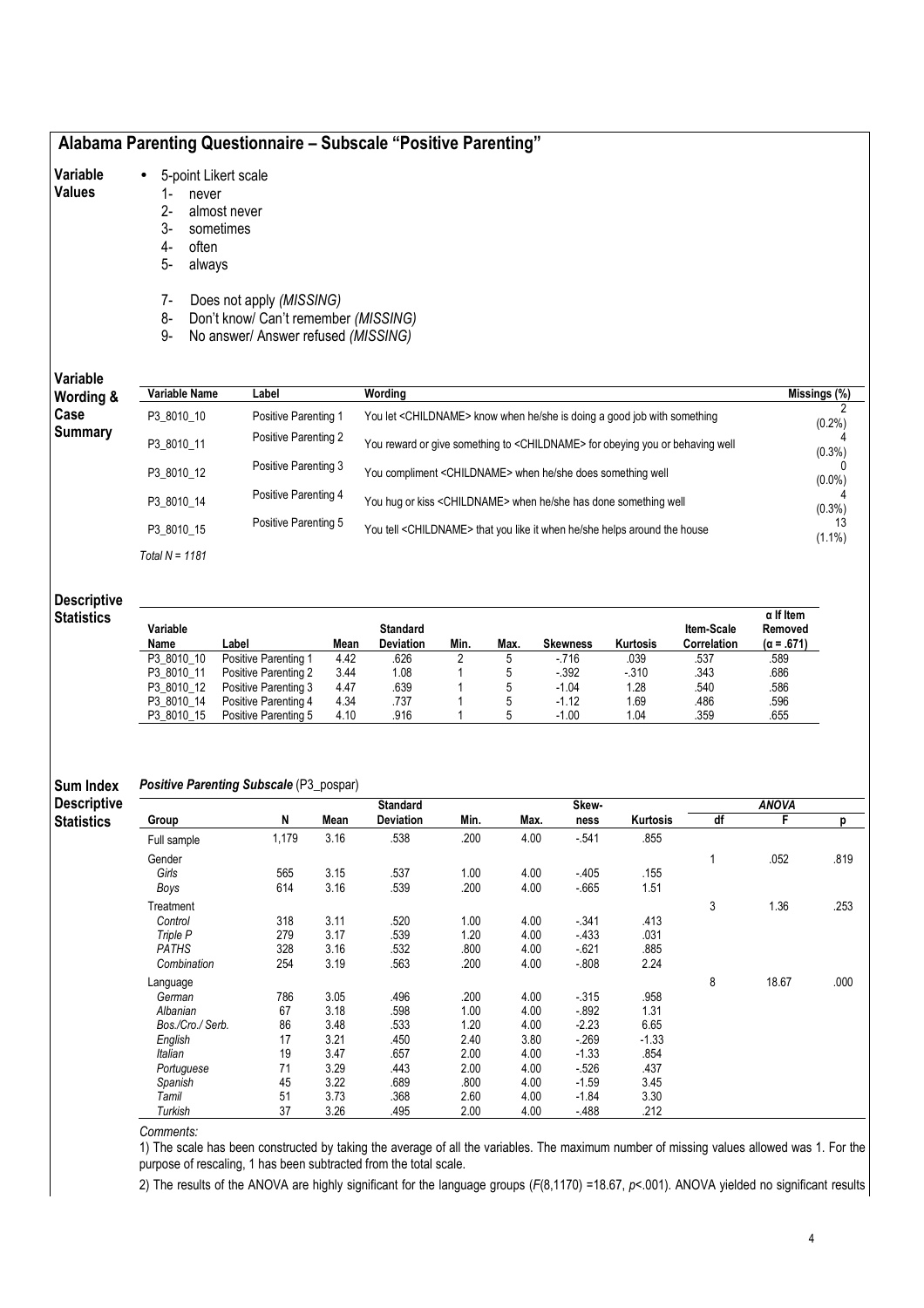for either the gender groups ( $F(1,1177) = .052$ ,  $p > .05$ ) or the treatment groups ( $F(3,1175) = 1.36$ ,  $p > .05$ ).

| <b>Correlations</b>               | <b>Positive Parenting Subscale (P3_pospar)</b> |                  |                                  |              |                  |                                |            |                 |                               |            |  |  |
|-----------------------------------|------------------------------------------------|------------------|----------------------------------|--------------|------------------|--------------------------------|------------|-----------------|-------------------------------|------------|--|--|
| with<br>Subscales &<br><b>DVs</b> | Variable                                       | r                | Full<br>Sample<br>P <sub>2</sub> | N            |                  | <b>Girls</b><br>P <sub>2</sub> | N          |                 | <b>Boys</b><br>P <sub>2</sub> | N          |  |  |
|                                   | <b>Subscales</b><br>Involvement                | .496             | $***$                            | 1179         | .547             | $***$                          | 565        | .450            | $***$                         | 614        |  |  |
|                                   | Poor Monitoring                                | $-.224$          | $***$                            | 1178         | $-253$           | $***$                          | 565        | $-.209$         | $***$                         | 613        |  |  |
|                                   | <b>Inconsistent Discipline</b>                 | $-.037$          | ns                               | 1165         | $-.042$          | ns                             | 555        | $-.033$         | ns                            | 610        |  |  |
|                                   | Corporal Punishment                            | .178             | $***$                            | 1178         | .206             | $***$                          | 564        | .153            | $***$                         | 614        |  |  |
|                                   | Parent SBQ<br>Aggression<br>Prosociality       | $-0.098$<br>.296 | $***$<br>$***$                   | 1175<br>1165 | $-.090$<br>.317  | $^\star$<br>$***$              | 563<br>559 | $-.108$<br>.292 | $***$<br>$***$                | 612<br>606 |  |  |
|                                   | Teacher SBQ<br>Aggression<br>Prosociality      | .084<br>$-0.002$ | $***$<br>ns                      | 1128<br>1124 | .078<br>$-0.035$ | ns<br>ns                       | 535<br>535 | .089<br>.029    | $\star$<br>ns                 | 593<br>589 |  |  |
|                                   | Child SBQ<br>Aggression<br>Prosociality        | .001<br>.037     | ns<br>ns                         | 1164<br>1164 | $-0.59$<br>.017  | ns<br>ns                       | 556<br>556 | .040<br>.053    | ns<br>ns                      | 608<br>608 |  |  |

1 \*\*\* p<.001, \*\* p<.01, \* p<.05, ns p>.05

Comments: The Positive Parenting subscale is negatively correlated with the two negative APQ subscales and positively correlated with parental involvement and corporal punishment. The correlations are highly significant (except for the inconsistent discipline) and range from nil to high. Positive correlations with the corporal punishment subscale and high correlations with the involvement subscale cast doubt on the divergent validity of the construct. The correlation between Positive Parenting and child aggression is generally very low but significant only when the informant is either the parent or the teacher. However, the direction of the correlation is unexpectedly positive when the informant is the teacher. The correlation between the Positive Parenting and child prosociality is moderate and significant only when the informant is the parent. Overall, the subscale yields very low predictive validity.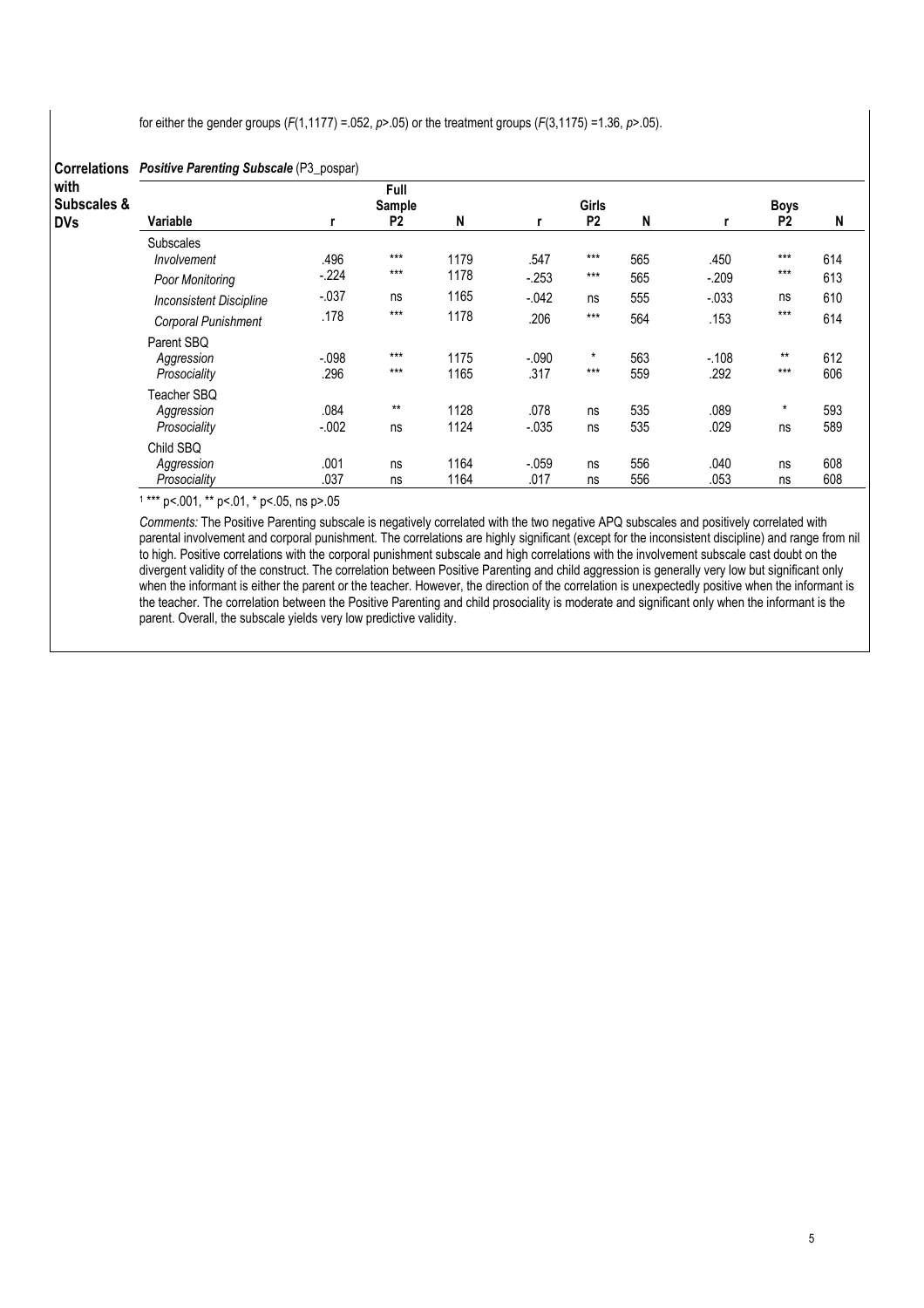| <b>Variable</b><br><b>Values</b> | 5-point Likert scale<br>$\bullet$<br>$1 -$<br>never<br>$2-$<br>almost never<br>3-<br>sometimes<br>4-<br>often<br>5-<br>always |                                                                                                         |                                                                                                         |                                                         |
|----------------------------------|-------------------------------------------------------------------------------------------------------------------------------|---------------------------------------------------------------------------------------------------------|---------------------------------------------------------------------------------------------------------|---------------------------------------------------------|
| Variable                         | $7-$<br>8-<br>9-                                                                                                              | Does not apply (MISSING)<br>Don't know/ Can't remember (MISSING)<br>No answer/ Answer refused (MISSING) |                                                                                                         |                                                         |
| Wording &                        | Variable Name                                                                                                                 | Label                                                                                                   | Wording                                                                                                 | Missings (%)                                            |
| Case                             | P3 8010 16                                                                                                                    | Poor Monitoring 1                                                                                       | <childname> fails to leave a note or to let you know where he/she is going</childname>                  | $\mathfrak{p}$<br>$(0.2\%)$                             |
| <b>Summary</b>                   | P3_8010_17                                                                                                                    | Poor Monitoring 2                                                                                       | <childname> stays out in the evening past the time he/she is supposed to be home</childname>            | 10<br>(0.8% )                                           |
|                                  | P3 8010 18                                                                                                                    | Poor Monitoring 3                                                                                       | <childname> is out with friends you don't know</childname>                                              | $(0.2\%)$                                               |
|                                  | P3 8010 19                                                                                                                    | Poor Monitoring 4                                                                                       | <childname> goes out without a set time to be home</childname>                                          |                                                         |
|                                  | P3_8010_20                                                                                                                    | Poor Monitoring 5                                                                                       | <childname> was out after dark without an adult with him/her</childname>                                | $(0.3\%)$<br>$(0.0\%)$                                  |
|                                  |                                                                                                                               |                                                                                                         |                                                                                                         |                                                         |
|                                  | P3_8010_21                                                                                                                    | Poor Monitoring 6                                                                                       | You are so busy that you forget where <childname> is and what he/she is doing</childname>               |                                                         |
|                                  | P3 8010 22                                                                                                                    | Poor Monitoring 7                                                                                       | You check whether <childname> comes home at the time he/she is supposed to</childname>                  |                                                         |
|                                  | P3 8010 23                                                                                                                    | Poor Monitoring 8                                                                                       | You leave your house without telling <childname> where you are going</childname>                        |                                                         |
|                                  | P3_8010_24                                                                                                                    | Poor Monitoring 9                                                                                       | <childname> comes home from school more than an hour past the time you expected<br/>him/her</childname> | $(0.1\%)$<br>14<br>$(1.2\%)$<br>n<br>$(0.0\%)$<br>(0.4% |

### Descriptive

# Statistics

| Variable<br>Name | Label              | Mean | <b>Standard</b><br><b>Deviation</b> | Min. | Max. | <b>Skewness</b> | <b>Kurtosis</b> | <b>Item-Scale</b><br><b>Correlation</b> | $\alpha$ If Item<br>Removed<br>$(\alpha = .740)$ |
|------------------|--------------------|------|-------------------------------------|------|------|-----------------|-----------------|-----------------------------------------|--------------------------------------------------|
| P3 8010 16       | Poor Monitoring 1  | 1.27 | .575                                |      | 5    | 2.33            | 5.92            | .526                                    | .703                                             |
| P3 8010 17       | Poor Monitoring 2  | 1.50 | .759                                |      | 5    | 1.60            | 2.57            | .510                                    | .700                                             |
| P3 8010 18       | Poor Monitoring 3  | 1.77 | .875                                |      | 5    | .896            | .137            | .316                                    | .739                                             |
| P3 8010 19       | Poor Monitoring 4  | 1.40 | .712                                |      | 5    | 1.96            | 4.06            | .524                                    | .698                                             |
| P3 8010 20       | Poor Monitoring 5  | 1.33 | .650                                |      | 5    | 1.98            | 3.42            | .424                                    | .715                                             |
| P3 8010 21       | Poor Monitoring 6  | 1.24 | .532                                |      | 5    | 2.51            | 7.38            | .467                                    | .712                                             |
| P3 8010 22r      | Poor Monitoring 7  | 1.38 | .792                                |      |      | 2.60            | 7.32            | .181                                    | .758                                             |
| P3 8010 23       | Poor Monitoring 8  | 1.16 | .478                                |      | 5    | 3.81            | 17.85           | .276                                    | .734                                             |
| P3 8010 24       | Poor Monitoring 9  | 1.14 | .411                                |      |      | 3.43            | 13.36           | .345                                    | .729                                             |
| P3 8010 25       | Poor Monitoring 10 | 1.46 | .737                                |      | 5    | 1.83            | 3.88            | .562                                    | .691                                             |

Comments: The variable P3\_8010\_22 has been reverse-scored.

#### Sum Index Poor Monitoring Subscale (P3\_ctrl)

| <b>Descriptive</b> |             |      |      | <b>Standard</b> |      |      | Skew- |          |    | ANOVA |      |
|--------------------|-------------|------|------|-----------------|------|------|-------|----------|----|-------|------|
| <b>Statistics</b>  | Group       | N    | Mean | Deviation       | Min. | Max. | ness  | Kurtosis | df |       |      |
|                    | Full sample | ,180 | .365 | .363            | .000 | 2.10 | .24   | 1.51     |    |       |      |
|                    | Gender      |      |      |                 |      |      |       |          |    | 26.05 | .000 |
|                    | Girls       | 567  | .310 | .325            | .000 | 2.10 | 44، ، | 2.74     |    |       |      |
|                    | Boys        | 613  | .416 | .389            | .000 | 2.00 | 1.06  | .756     |    |       |      |
|                    | Treatment   |      |      |                 |      |      |       |          |    | 1.78  | .150 |
|                    | Control     | 319  | .391 | .351            | .000 | .60  | .779  | $-0.026$ |    |       |      |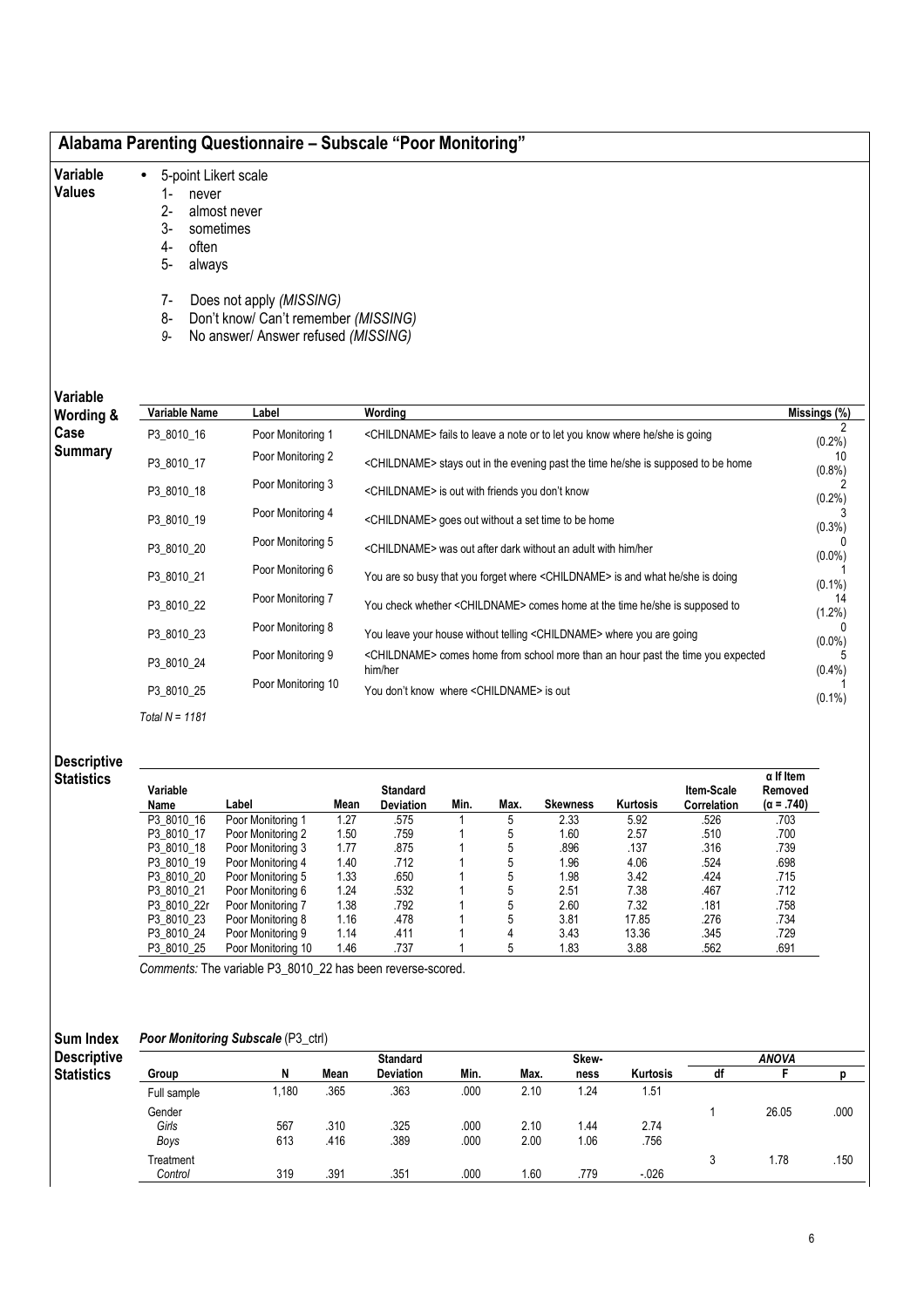| Triple P         | 279 | .369 | .384 | .000 | 2.10 | 1.58 | 2.75   |   |       |      |
|------------------|-----|------|------|------|------|------|--------|---|-------|------|
| <b>PATHS</b>     | 328 | .370 | .369 | .000 | 1.80 | 1.09 | .679   |   |       |      |
| Combination      | 254 | .322 | .343 | .000 | 2.00 | 1.61 | 3.33   |   |       |      |
| Language         |     |      |      |      |      |      |        | 8 | 14.71 | .000 |
| German           | 788 | .442 | .379 | .000 | 2.10 | 1.06 | 1.07   |   |       |      |
| Albanian         | 67  | .245 | .280 | .000 | 1.30 | 1.54 | 2.38   |   |       |      |
| Bos./Cro./ Serb. | 86  | .203 | .287 | .000 | 1.40 | 1.83 | 3.62   |   |       |      |
| English          | 17  | .229 | .269 | .000 | .800 | 1.00 | $-181$ |   |       |      |
| <b>Italian</b>   | 19  | .200 | .343 | .000 | 1.10 | 1.84 | 2.27   |   |       |      |
| Portuguese       | 71  | .177 | .250 | .000 | 1.20 | 1.98 | 4.45   |   |       |      |
| Spanish          | 45  | .258 | .297 | .000 | 1.20 | 1.65 | 2.67   |   |       |      |
| Tamil            | 50  | .208 | .218 | .000 | .700 | .782 | $-776$ |   |       |      |
| Turkish          | 37  | .178 | .230 | .000 | 1.00 | 1.61 | 3.13   |   |       |      |

1) The variable P3\_8010\_22 has been reverse-scored and then the scale has been constructed by taking the average of all the variables. The maximum number of missing values allowed was 3. For the purpose of rescaling, 1 has been subtracted from the total scale.

2) The results of the ANOVA are highly significant for the gender groups  $(F(1.1178) = 26.05, p < 0.001)$  and the language groups  $(F(8.1171)$  $=$ 14.71, p<.001). ANOVA yielded no significant results for the treatment groups ( $F(3,1176) = 1.78$ , p>.05).

| <b>Correlations</b>               | <b>Poor Monitoring Subscale (P3_ctrl)</b>                   |                  |                                         |              |                 |                         |            |                 |                               |            |  |  |
|-----------------------------------|-------------------------------------------------------------|------------------|-----------------------------------------|--------------|-----------------|-------------------------|------------|-----------------|-------------------------------|------------|--|--|
| with<br>Subscales &<br><b>DVs</b> | Variable                                                    |                  | <b>Full</b><br>Sample<br>P <sub>2</sub> | N            |                 | Girls<br>P <sub>2</sub> | N          |                 | <b>Boys</b><br>P <sub>2</sub> | N          |  |  |
|                                   | <b>Subscales</b><br>Involvement                             | $-0.330$         | $***$<br>$***$                          | 1180         | $-.303$         | $***$                   | 567        | $-.353$         | $***$<br>$***$                | 613        |  |  |
|                                   | <b>Positive Parenting</b><br><b>Inconsistent Discipline</b> | $-224$<br>.258   | $***$                                   | 1178<br>1164 | $-.253$<br>.211 | $***$<br>$***$          | 565<br>555 | $-.209$<br>.291 | $***$                         | 613<br>609 |  |  |
|                                   | Corporal Punishment                                         | $-017$           | ns                                      | 1179         | $-0.37$         | ns                      | 566        | $-0.016$        | ns                            | 613        |  |  |
|                                   | Parent SBQ<br>Aggression<br>Prosociality                    | .351<br>$-217$   | $***$<br>$***$                          | 1176<br>1166 | .318<br>$-189$  | $***$<br>$***$          | 565<br>561 | .356<br>$-.200$ | $***$<br>$***$                | 611<br>605 |  |  |
|                                   | Teacher SBQ<br>Aggression<br>Prosociality                   | .026<br>$-0.028$ | ns<br>ns                                | 1129<br>1125 | $-062$<br>.054  | ns<br>ns                | 537<br>537 | .041<br>$-.007$ | ns<br>ns                      | 592<br>588 |  |  |
|                                   | Child SBQ<br>Aggression<br>Prosociality                     | .154<br>$-.106$  | $***$<br>$***$                          | 1165<br>1165 | .113<br>.000    | $***$<br>ns             | 558<br>558 | .146<br>$-.126$ | $***$<br>$***$                | 607<br>607 |  |  |

1 \*\*\* p<.001, \*\* p<.01, \* p<.05, ns p>.05

Comments : The Poor Monitoring subscale is negatively correlated with the two positive APQ subscales and with corporal punishment, though the latter is not significant. The subscale is also positively correlated with the other negative APQ subscale. The correlations –except with the corporal punishment- are highly significant and moderate, pointing to good divergent validity. Among all the measures of child aggression and prosociality, parent-reported measures show the highest and strongest correlations with Poor Monitoring. Overall, the subscale yields low predictive validity.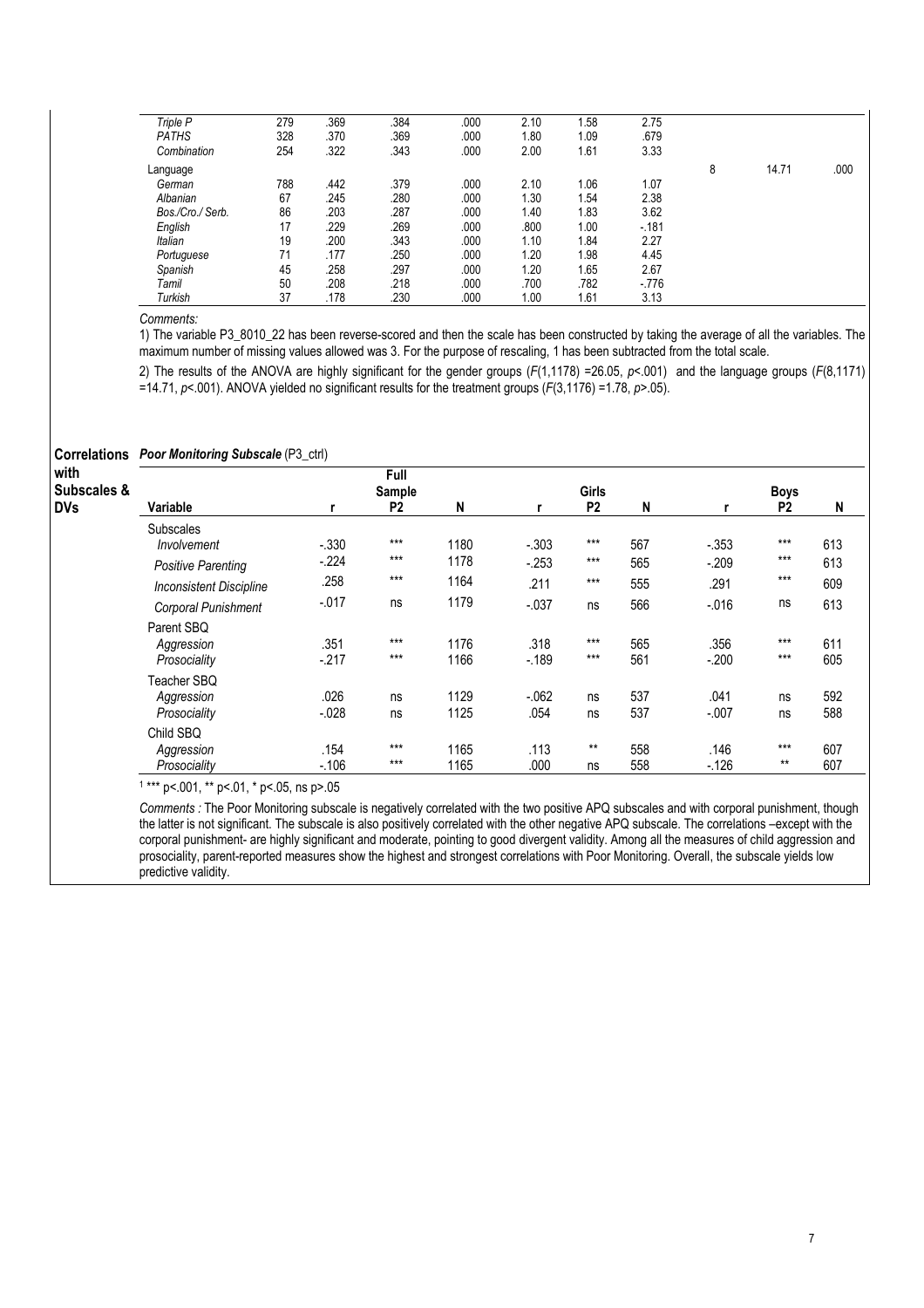| Alabama Parenting Questionnaire – Subscale "Inconsistent Discipline" |  |  |  |  |
|----------------------------------------------------------------------|--|--|--|--|
|----------------------------------------------------------------------|--|--|--|--|

#### Variable • 5-point Likert scale

- Values
- 1- never
	- 2- almost never 3- sometimes
	- 4- often
	-
	- 5- always
	- 7- Does not apply (MISSING)
	- 8- Don't know/ Can't remember (MISSING)
	- 9- No answer/ Answer refused (MISSING)

# Variable  $\mathsf{W}$

| Variable<br>Wording & | Variable Name    | Label                     | Wordina                                                                                                                                                                                                 | Missings (%)    |
|-----------------------|------------------|---------------------------|---------------------------------------------------------------------------------------------------------------------------------------------------------------------------------------------------------|-----------------|
| Case                  | P3 8010 26       | Inconsistent Discipline 1 | You threaten to punish <childname> and then don't actually punish him/her</childname>                                                                                                                   | $(0.9\%)$       |
| Summary               | P3 8010 27       | Inconsistent Discipline 2 | <childname> talks to you out of being punished after he/she has done something<br/>wrong</childname>                                                                                                    | 28<br>$(2.4\%)$ |
|                       | P3 8010 28       | Inconsistent Discipline 3 | You feel that getting <childname> to obey you is more trouble than it's worth</childname>                                                                                                               | $(0.4\%)$       |
|                       | P3 8010 29       | Inconsistent Discipline 4 | You let <childname> out of a punishment early, like you lift restrictions earlier<br/>than you originally said (E.g., he/she is allowed to watch TV again earlier than<br/>originally said)</childname> | 70<br>$(5.9\%)$ |
|                       | P3 8010 30       | Inconsistent Discipline 5 | You don't punish <childname> when he/she does something wrong</childname>                                                                                                                               | 21<br>$(1.8\%)$ |
|                       | P3 8010 31       | Inconsistent Discipline 6 | You give <childname> a more severe punishment than usual because you are in<br/>a bad mood</childname>                                                                                                  | 12<br>$(1.0\%)$ |
|                       | Total $N = 1181$ |                           |                                                                                                                                                                                                         |                 |

### Descriptive

| <b>Statistics</b> |
|-------------------|
|-------------------|

| Variable<br>Name | Label                               | Mean | <b>Standard</b><br><b>Deviation</b> | Min. | Max. | <b>Skewness</b> | <b>Kurtosis</b> | Item-Scale<br>Correlation | $\alpha$ If Item<br>Removed<br>$(\alpha = .598)$ |
|------------------|-------------------------------------|------|-------------------------------------|------|------|-----------------|-----------------|---------------------------|--------------------------------------------------|
| P3 8010 26       | Inconsistent Discipline             | 2.23 | .940                                |      | 5    | .257            | $-598$          | .508                      | .476                                             |
| P3 8010 27       | Inconsistent Discipline<br>n        | 2.32 | 1.01                                |      | 5    | .242            | $-607$          | .442                      | .503                                             |
| P3 8010 28       | Inconsistent Discipline<br>າ        | 1.86 | .881                                |      | 5    | .651            | $-463$          | .285                      | .572                                             |
| P3 8010 29       | Inconsistent Discipline<br>4        | 2.50 | .980                                |      | 5    | $-.029$         | $-580$          | .459                      | .496                                             |
| P3 8010 30       | Inconsistent Discipline<br>5        | 2.56 | 1.07                                |      | 5    | .352            | $-282$          | .118                      | .643                                             |
| P3 8010 31       | <b>Inconsistent Discipline</b><br>6 | 1.92 | .866                                |      | 5    | .400            | $-968$          | .215                      | .597                                             |

#### Sum Index Inconsistent Discipline Subscale (P3\_erratic)

| <b>Descriptive</b> |                  |       |      | <b>Standard</b>  |      |      | Skew-   |                 |    | <b>ANOVA</b> |      |
|--------------------|------------------|-------|------|------------------|------|------|---------|-----------------|----|--------------|------|
| <b>Statistics</b>  | Group            | N     | Mean | <b>Deviation</b> | Min. | Max. | ness    | <b>Kurtosis</b> | df | F            | D    |
|                    | Full sample      | 1,165 | 1.23 | .548             | .000 | 3.00 | .026    | $-250$          |    |              |      |
|                    | Gender           |       |      |                  |      |      |         |                 |    | 3.31         | .069 |
|                    | Girls            | 555   | 1.20 | .563             | .000 | 3.00 | .069    | $-198$          |    |              |      |
|                    | Boys             | 610   | 1.25 | .533             | .000 | 2.83 | $-003$  | $-302$          |    |              |      |
|                    | Treatment        |       |      |                  |      |      |         |                 | 3  | .426         | .735 |
|                    | Control          | 316   | 1.23 | .508             | .000 | 2.67 | $-185$  | $-160$          |    |              |      |
|                    | Triple P         | 274   | 1.22 | .577             | .000 | 3.00 | .055    | $-406$          |    |              |      |
|                    | <b>PATHS</b>     | 323   | 1.21 | .526             | .000 | 2.50 | .072    | $-440$          |    |              |      |
|                    | Combination      | 252   | 1.26 | .592             | .000 | 2.83 | .092    | $-121$          |    |              |      |
|                    | Language         |       |      |                  |      |      |         |                 | 8  | 2.43         | .013 |
|                    | German           | 773   | 1.22 | .522             | .000 | 2.83 | .077    | $-224$          |    |              |      |
|                    | Albanian         | 67    | 1.34 | .511             | .000 | 3.00 | .304    | .915            |    |              |      |
|                    | Bos./Cro./ Serb. | 86    | 1.20 | .666             | .000 | 2.67 | $-008$  | $-838$          |    |              |      |
|                    | English          | 17    | 1.39 | .597             | .170 | 2.50 | $-.190$ | .565            |    |              |      |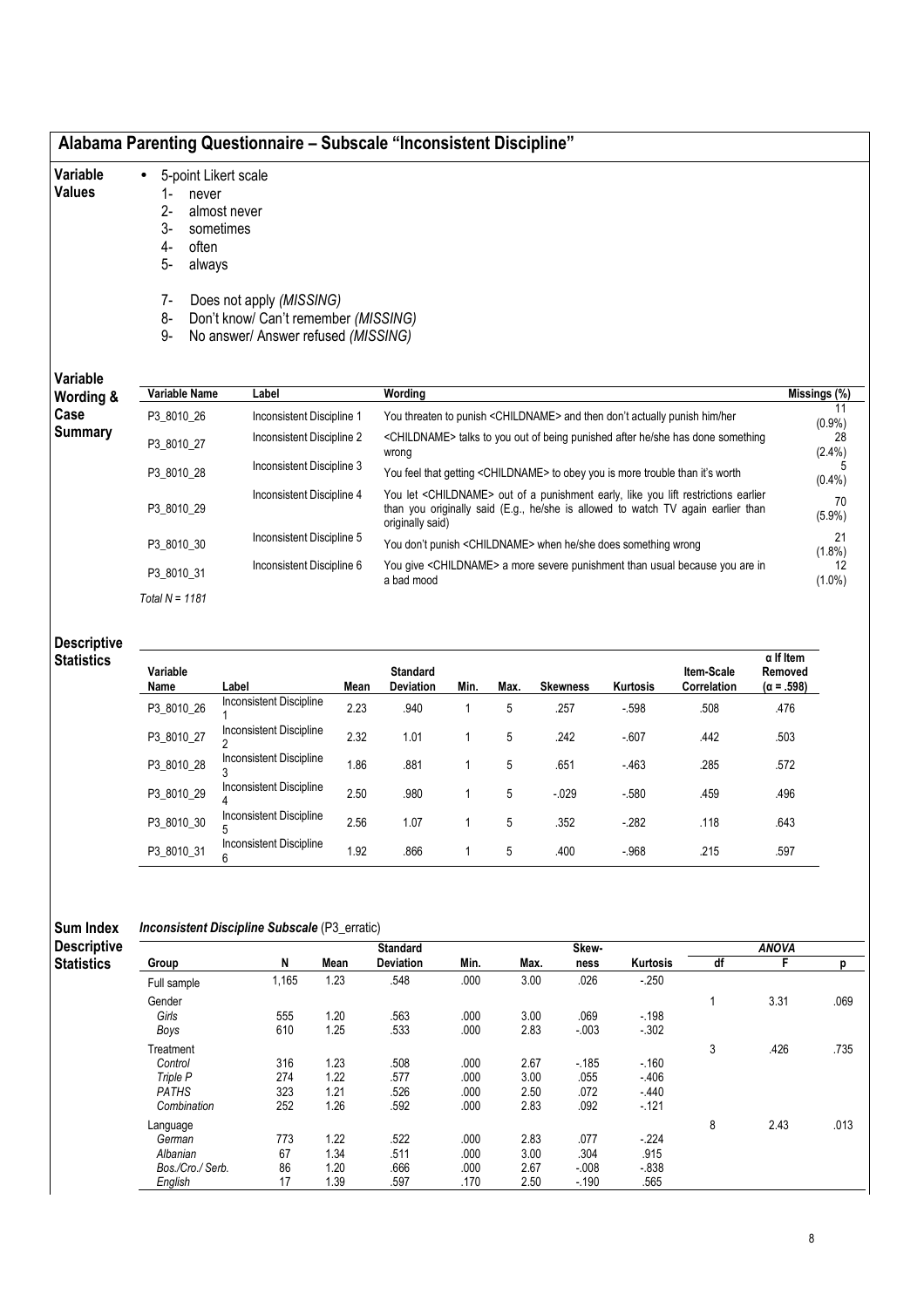| Italian    | ت ا     | .58 | .622 | .000 | 2.33 | l.83<br>- 1 | 3.25   |
|------------|---------|-----|------|------|------|-------------|--------|
| Portuguese |         | .14 | .661 | .000 | 2.83 | .101        | $-472$ |
| Spanish    | 45      | .07 | .595 | .000 | 2.50 | .220        | $-427$ |
| Tamil      | 50      | .29 | .398 | .330 | 2.00 | $-347$      | $-199$ |
| Turkish    | ົ<br>ັບ | ר ה | .570 | .330 | 2.50 | .335        | .782   |

1) The scale has been constructed by taking the average of all the variables. The maximum number of missing values allowed was 2. For the purpose of rescaling, 1 has been subtracted from the total scale.

2) The results of the ANOVA are moderately significant for the language groups ( $F(8,1156)$  = 2.43, p<.05). ANOVA yielded no significant results for either the gender  $(F(1,1163) = 3.31, p > .05)$  or the treatment groups  $(F(3,1161) = .426, p > .05)$ .

Correlations Inconsistent Discipline Subscale (P3\_erratic)

| with<br>Subscales & |                                           |                  | Full<br>Sample |              |                 | <b>Girls</b>   |            |                 | <b>Boys</b>      |            |
|---------------------|-------------------------------------------|------------------|----------------|--------------|-----------------|----------------|------------|-----------------|------------------|------------|
| <b>DVs</b>          | Variable                                  |                  | P <sub>2</sub> | N            |                 | <b>P2</b>      | N          |                 | P <sub>2</sub>   | N          |
|                     | Subscales                                 | $-153$           | $***$          | 1165         | $-126$          | $***$          | 555        | $-176$          | $***$            | 610        |
|                     | Involvement<br><b>Positive Parenting</b>  | $-0.037$         | ns             | 1165         | $-.042$         | ns             | 555        | $-.033$         | ns               | 610        |
|                     | Poor Monitoring                           | .258             | $***$          | 1164         | .211            | $***$          | 555        | .291            | $***$            | 609        |
|                     | Corporal Punishment                       | .229             | $***$          | 1164         | .224            | $***$          | 554        | .229            | $***$            | 610        |
|                     | Parent SBQ<br>Aggression<br>Prosociality  | .313<br>$-164$   | $***$<br>$***$ | 1161<br>1153 | .259<br>$-128$  | $***$<br>$***$ | 553<br>550 | .355<br>$-183$  | $***$<br>$***$   | 608<br>603 |
|                     | Teacher SBQ<br>Aggression<br>Prosociality | .061<br>$-0.056$ | $\star$<br>ns  | 1115<br>1111 | .014<br>$-.015$ | ns<br>ns       | 526<br>526 | .083<br>$-062$  | $\star$<br>ns    | 589<br>585 |
|                     | Child SBQ<br>Aggression<br>Prosociality   | .106<br>$-0.055$ | $***$<br>ns    | 1150<br>1150 | .071<br>.034    | ns<br>ns       | 546<br>546 | .121<br>$-.099$ | $***$<br>$\star$ | 604<br>604 |

1 \*\*\* p<.001, \*\* p<.01, \* p<.05, ns p>.05

Comments: The Inconsistent Discipline subscale is negatively correlated with the two positive APQ subscales and positively correlated with the other two negative APQ subscales. The correlations are all significant (except for the positive parenting subscale) and low, pointing to good divergent validity. Among all the measures of child aggression and prosociality, parent-reported measures generally show the highest and strongest correlations with the Inconsistent Discipline. Overall, the subscale yields low predictive validity.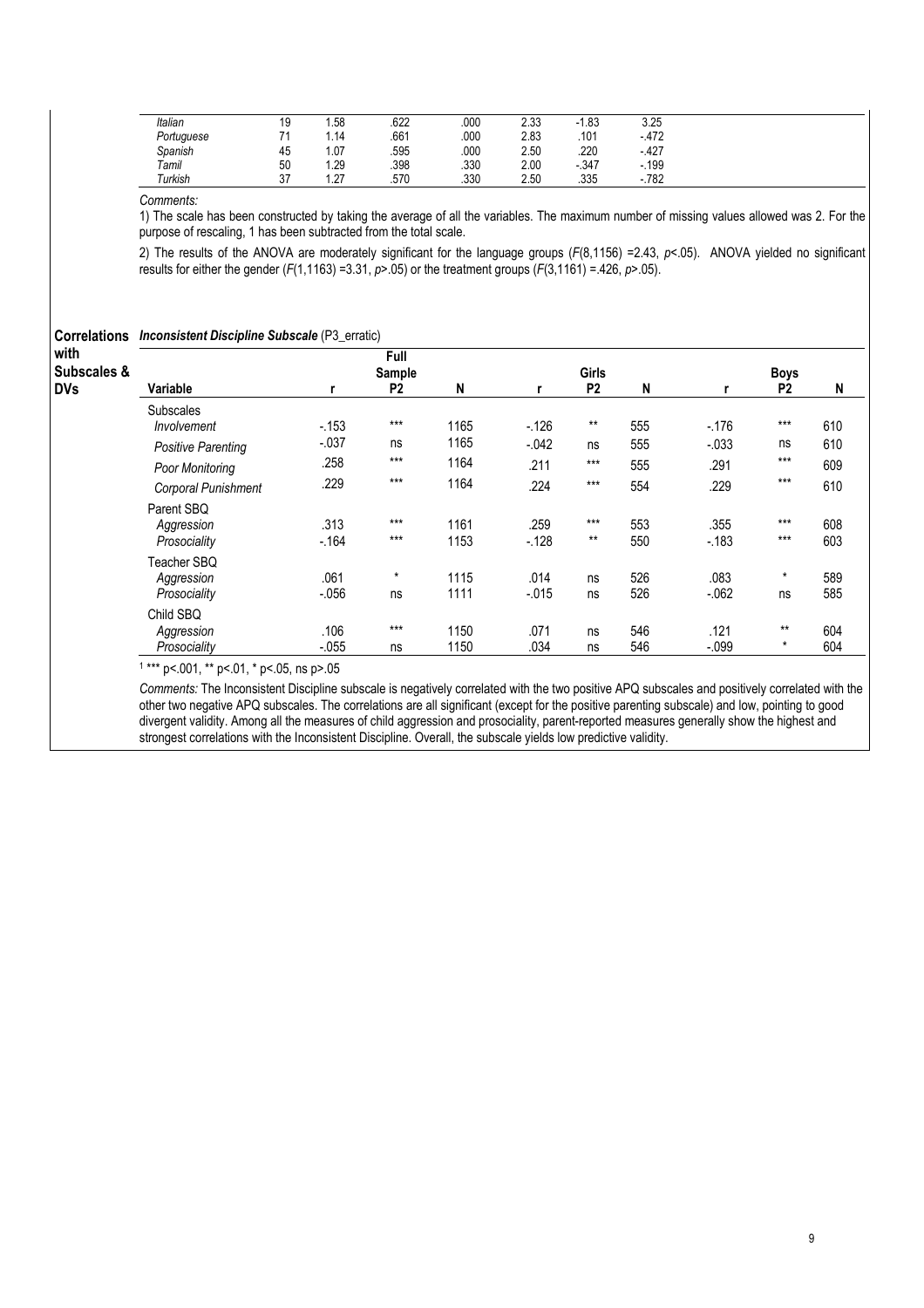| Variable<br><b>Values</b>                            | 5-point Likert scale<br>$\bullet$<br>1-<br>never<br>$2 -$<br>3-<br>4-<br>often<br>5-<br>always | almost never<br>sometimes                                                                               |                      |                              |              |              |                 |                                                                       |                                                                                       |                              |              |
|------------------------------------------------------|------------------------------------------------------------------------------------------------|---------------------------------------------------------------------------------------------------------|----------------------|------------------------------|--------------|--------------|-----------------|-----------------------------------------------------------------------|---------------------------------------------------------------------------------------|------------------------------|--------------|
|                                                      | $7-$<br>8-<br>9-                                                                               | Does not apply (MISSING)<br>Don't know/ Can't remember (MISSING)<br>No answer/ Answer refused (MISSING) |                      |                              |              |              |                 |                                                                       |                                                                                       |                              |              |
| Variable<br>Wording &                                | Variable Name                                                                                  | Label                                                                                                   |                      | Wording                      |              |              |                 |                                                                       |                                                                                       |                              | Missings (%) |
| Case                                                 | P3_8010_32                                                                                     | Corporal Punishment 1                                                                                   |                      |                              |              |              |                 |                                                                       | You spank <childname> with your hand when he/she has done something wrong</childname> |                              | $(0.1\%)$    |
| <b>Summary</b>                                       | P3_8010_33                                                                                     | Corporal Punishment 2                                                                                   |                      |                              |              |              |                 | You slap <childname> when he/she has done something wrong</childname> |                                                                                       |                              | $(0.1\%)$    |
|                                                      | P3_8010_34                                                                                     | Corporal Punishment 3                                                                                   |                      | something wrong              |              |              |                 |                                                                       | Hit <childname> with a belt, switch, or other object when he/she has done</childname> |                              | 2<br>(0.2%)  |
|                                                      | Total $N = 1181$                                                                               |                                                                                                         |                      |                              |              |              |                 |                                                                       |                                                                                       |                              |              |
| <b>Descriptive</b><br><b>Statistics</b>              |                                                                                                |                                                                                                         |                      |                              |              |              |                 |                                                                       | $\alpha$ If Item                                                                      |                              |              |
|                                                      | Variable<br>Name                                                                               | Label                                                                                                   | Mean                 | <b>Standard</b><br>Deviation | Min.         | Max.         | <b>Skewness</b> | <b>Kurtosis</b>                                                       | Item-Scale<br>Correlation                                                             | Removed<br>$(\alpha = .550)$ |              |
|                                                      | P3_8010_32<br>P3_8010_33                                                                       | Corporal Punishment 1<br>Corporal Punishment 2                                                          | 1.66<br>1.30<br>1.10 | .830<br>.610<br>.407         | 1<br>1       | 5<br>4<br>4  | .931<br>2.01    | $-186$<br>3.37<br>20.45                                               | .470<br>.397<br>.305                                                                  | .289<br>.395<br>.556         |              |
|                                                      | P3_8010_34                                                                                     | Corporal Punishment 3                                                                                   |                      |                              | 1            |              | 4.50            |                                                                       |                                                                                       |                              |              |
|                                                      |                                                                                                | Corporal Punishment Subscale (P3_corporal)                                                              |                      | <b>Standard</b>              |              |              | Skew-           |                                                                       |                                                                                       | <b>ANOVA</b>                 |              |
| Sum Index<br><b>Descriptive</b><br><b>Statistics</b> | Group                                                                                          | N                                                                                                       | Mean                 | <b>Deviation</b>             | Min.         | Max.         | ness            | Kurtosis                                                              | df                                                                                    | F                            | р            |
|                                                      | Full sample                                                                                    | 1,180                                                                                                   | .353                 | .464                         | .000         | 2.67         | 1.52            | 2.26                                                                  |                                                                                       |                              |              |
|                                                      | Gender<br>Girls                                                                                | 566                                                                                                     | .325                 | .460                         | .000         | 2.67         | 1.78            | 3.46                                                                  | 1                                                                                     | 3.82                         | .051         |
|                                                      | Boys                                                                                           | 614                                                                                                     | .378                 | .466                         | .000         | 2.33         | 1.31            | 1.37                                                                  |                                                                                       |                              |              |
|                                                      | Treatment                                                                                      |                                                                                                         |                      |                              |              |              |                 |                                                                       | 3                                                                                     | 1.21                         |              |
|                                                      | Control                                                                                        | 318                                                                                                     | .375                 | .458                         | .000         | 2.33         | 1.43            | 2.08                                                                  |                                                                                       |                              | .306         |
|                                                      | Triple P                                                                                       | 279                                                                                                     | .344                 | .473                         | .000         | 2.67         | 1.64            | 2.88                                                                  |                                                                                       |                              |              |
|                                                      | <b>PATHS</b><br>Combination                                                                    | 329<br>254                                                                                              | .317<br>.379         | .449<br>.478                 | .000<br>.000 | 2.33<br>2.33 | 1.73<br>1.31    | 2.94<br>1.40                                                          |                                                                                       |                              |              |
|                                                      | Language                                                                                       |                                                                                                         |                      |                              |              |              |                 |                                                                       | 8                                                                                     | 41.83                        |              |
|                                                      | German                                                                                         | 787                                                                                                     | .229                 | .336                         | .000         | 1.67         | 1.61            | 2.35                                                                  |                                                                                       |                              |              |
|                                                      | Albanian                                                                                       | 67                                                                                                      | .537                 | .525                         | .000         | 2.00         | .745            | $-327$                                                                |                                                                                       |                              |              |
|                                                      | Bos./Cro./ Serb.                                                                               | 86                                                                                                      | .384                 | .404                         | .000         | 1.67         | .878            | .364                                                                  |                                                                                       |                              |              |
|                                                      | English<br>Italian                                                                             | 17                                                                                                      | .706                 | .525                         | .000<br>.000 | 1.67         | .107            | $-0.857$                                                              |                                                                                       |                              |              |
|                                                      | Portuguese                                                                                     | 19<br>71                                                                                                | .684<br>.549         | .766<br>.455                 | .000         | 2.33<br>2.00 | .851<br>.670    | $-532$<br>.160                                                        |                                                                                       |                              |              |
|                                                      | Spanish                                                                                        | 45                                                                                                      | .541                 | .625                         | .000         | 2.00         | .840            | $-440$                                                                |                                                                                       |                              | .000         |
|                                                      | Tamil<br>Turkish                                                                               | 51<br>37                                                                                                | 1.144<br>.550        | .697<br>.395                 | .000<br>.000 | 2.67<br>1.33 | .012<br>.102    | $-712$<br>$-0.839$                                                    |                                                                                       |                              |              |

1) The scale has been constructed by taking the average of all the variables. The maximum number of missing values allowed was 1. For the purpose of rescaling, 1 has been subtracted from the total scale.

2) The results of the ANOVA are highly significant for the language groups (F(8,1171) =41.83, p<.001). ANOVA yielded no significant results for the gender (F(1,1178) = 3.82,  $p$  > .05) and the treatment groups (F(3,1176) = 1.21,  $p$  > .05).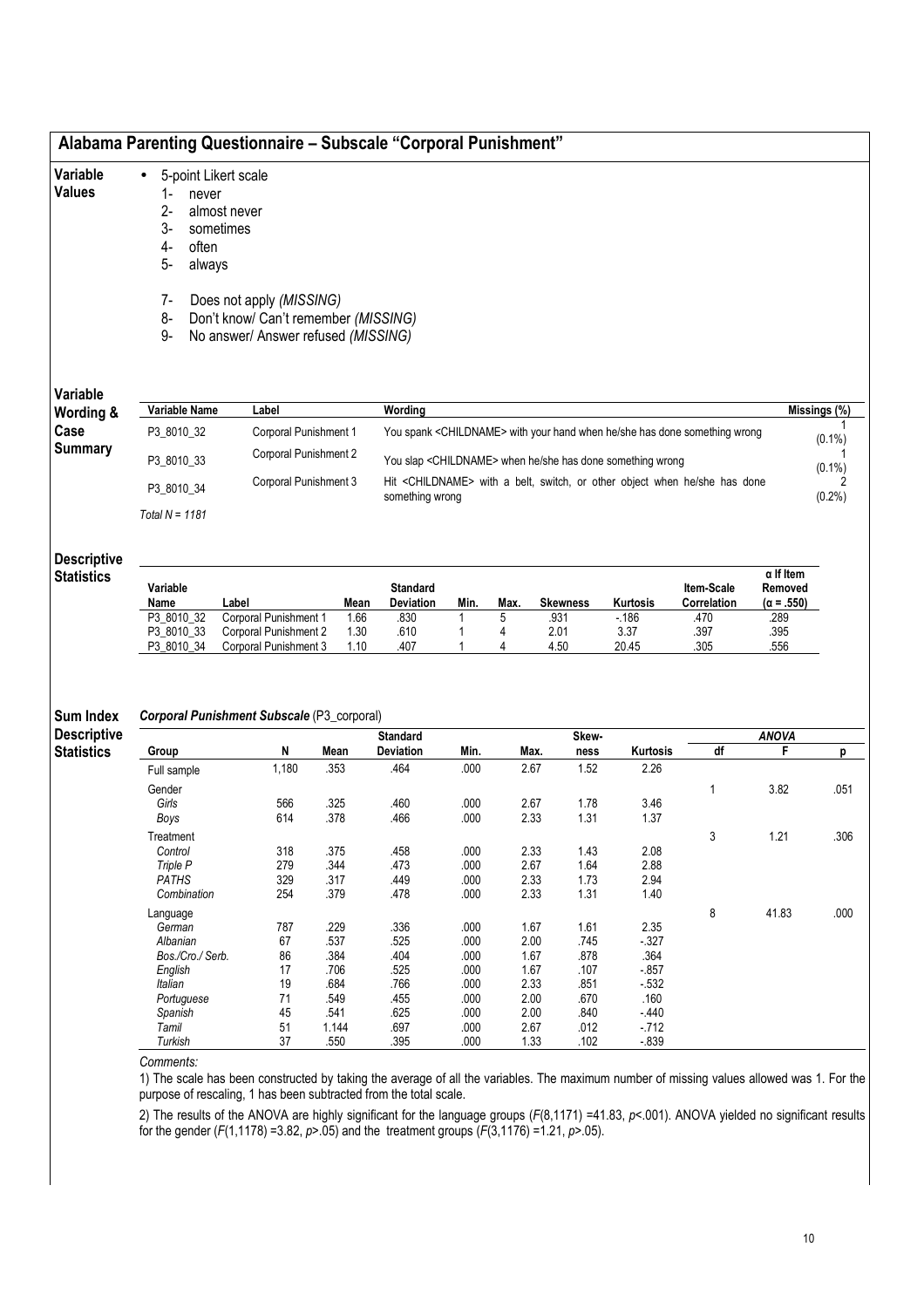| <b>Correlations</b>               | Corporal Punishment Subscale (P3_corporal) |          |                                  |      |         |                         |     |         |                               |     |  |  |
|-----------------------------------|--------------------------------------------|----------|----------------------------------|------|---------|-------------------------|-----|---------|-------------------------------|-----|--|--|
| with<br>Subscales &<br><b>DVs</b> | Variable                                   | r        | Full<br>Sample<br>P <sub>2</sub> | N    |         | Girls<br>P <sub>2</sub> | N   | r       | <b>Boys</b><br>P <sub>2</sub> | N   |  |  |
|                                   |                                            |          |                                  |      |         |                         |     |         |                               |     |  |  |
|                                   | <b>Subscales</b><br>Involvement            | .023     | ns                               | 1180 | .066    | ns                      | 566 | $-.013$ | ns                            | 614 |  |  |
|                                   | <b>Positive Parenting</b>                  | .178     | $***$                            | 1178 | .206    | $***$                   | 564 | .153    | $***$                         | 614 |  |  |
|                                   | Poor Monitoring                            | $-0.017$ | ns                               | 1179 | $-.037$ | ns                      | 566 | $-.016$ | ns                            | 613 |  |  |
|                                   | <b>Inconsistent Discipline</b>             | .229     | $***$                            | 1164 | .224    | $***$                   | 554 | .229    | $***$                         | 610 |  |  |
|                                   | Parent SBQ                                 |          |                                  |      |         |                         |     |         |                               |     |  |  |
|                                   | Aggression                                 | .196     | $***$                            | 1176 | .197    | $***$                   | 564 | .184    | $***$                         | 612 |  |  |
|                                   | Prosociality                               | .025     | ns                               | 1166 | .061    | ns                      | 560 | .021    | ns                            | 606 |  |  |
|                                   | Teacher SBQ                                |          |                                  |      |         |                         |     |         |                               |     |  |  |
|                                   | Aggression                                 | .131     | $***$                            | 1129 | .056    | ns                      | 536 | .173    | $***$                         | 593 |  |  |
|                                   | Prosociality                               | $-0.023$ | ns                               | 1125 | $-.022$ | ns                      | 536 | .008    | ns                            | 589 |  |  |
|                                   | Child SBQ                                  |          |                                  |      |         |                         |     |         |                               |     |  |  |
|                                   | Aggression                                 | .039     | ns                               | 1165 | .008    | ns                      | 557 | .046    | ns                            | 608 |  |  |
|                                   | Prosociality                               | $-0.032$ | ns                               | 1165 | .003    | ns                      | 557 | $-.039$ | ns                            | 608 |  |  |

1 \*\*\* p<.001, \*\* p<.01, \* p<.05, ns p>.05

Comments: The Corporal Punishment subscale is positively correlated with positive parenting and inconsistent discipline subscales. The correlations are significant and low. Corporal punishment does not yield any significant correlation with parental involvement or poor monitoring. The correlation between Corporal Punishment and child aggression is generally low and significant only when the informant is either the parent or the teacher. The Corporal Punishment does not show any correlation with child prosociality, regardless of the type of the informant. Overall, the subscale yields low predictive validity.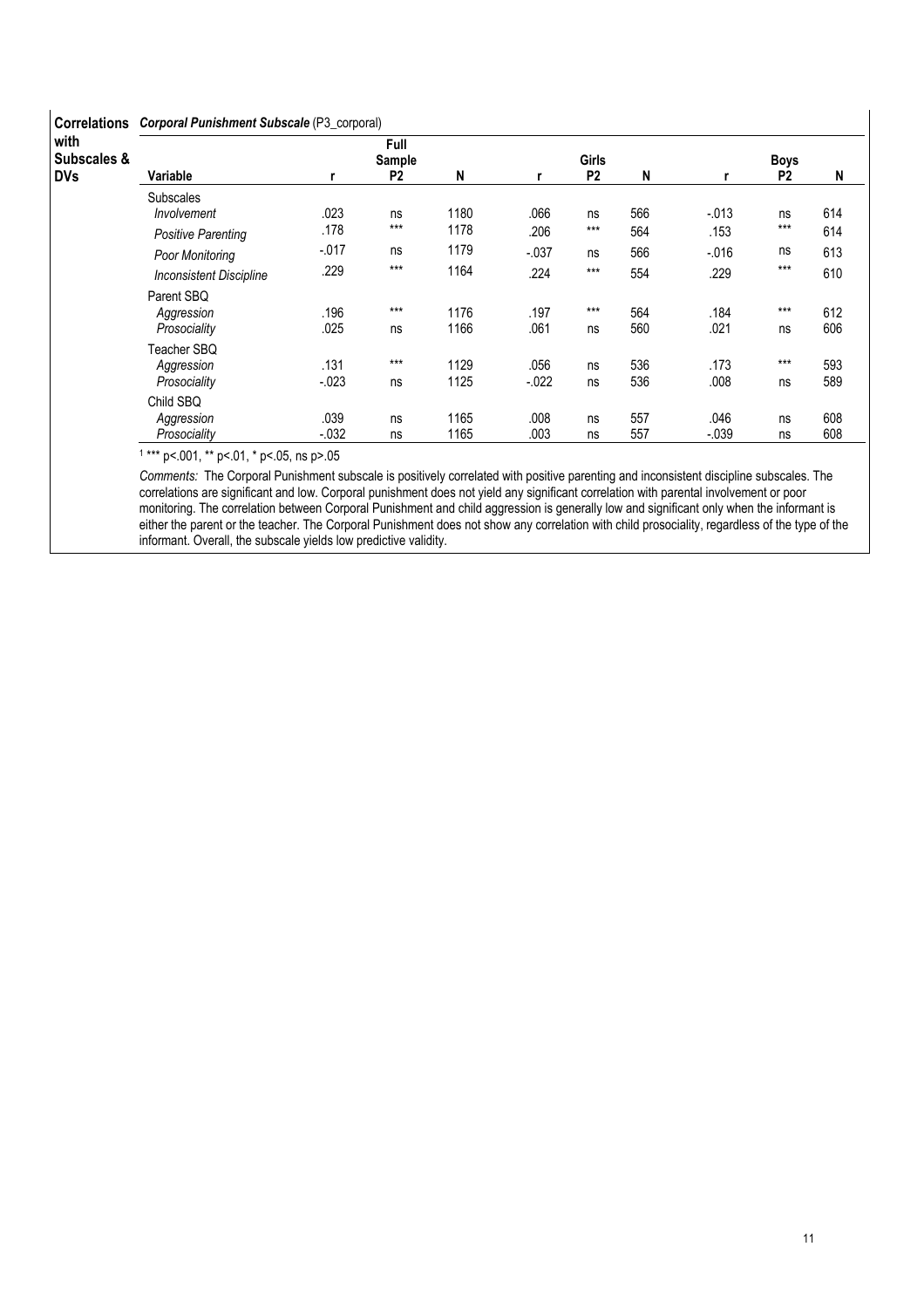| Variable                         | 5-point Likert scale<br>$\bullet$            |                                                                  |              |                                                                              |                                                                                                      |                        |                                                                     |                                                                                |    |              |                 |  |  |  |
|----------------------------------|----------------------------------------------|------------------------------------------------------------------|--------------|------------------------------------------------------------------------------|------------------------------------------------------------------------------------------------------|------------------------|---------------------------------------------------------------------|--------------------------------------------------------------------------------|----|--------------|-----------------|--|--|--|
| <b>Values</b>                    | 1-<br>never                                  |                                                                  |              |                                                                              |                                                                                                      |                        |                                                                     |                                                                                |    |              |                 |  |  |  |
|                                  | $2 -$                                        | almost never                                                     |              |                                                                              |                                                                                                      |                        |                                                                     |                                                                                |    |              |                 |  |  |  |
|                                  | 3-<br>sometimes                              |                                                                  |              |                                                                              |                                                                                                      |                        |                                                                     |                                                                                |    |              |                 |  |  |  |
|                                  | 4-<br>often                                  |                                                                  |              |                                                                              |                                                                                                      |                        |                                                                     |                                                                                |    |              |                 |  |  |  |
|                                  | 5-<br>always                                 |                                                                  |              |                                                                              |                                                                                                      |                        |                                                                     |                                                                                |    |              |                 |  |  |  |
|                                  | $7-$<br>8-                                   | Does not apply (MISSING)<br>Don't know/ Can't remember (MISSING) |              |                                                                              |                                                                                                      |                        |                                                                     |                                                                                |    |              |                 |  |  |  |
|                                  | 9-                                           | No answer/ Answer refused (MISSING)                              |              |                                                                              |                                                                                                      |                        |                                                                     |                                                                                |    |              |                 |  |  |  |
| Variable<br><b>Wording &amp;</b> | Variable Name                                | Label                                                            |              | Wording                                                                      |                                                                                                      |                        |                                                                     |                                                                                |    |              | Missings (%)    |  |  |  |
| Case                             | P3_8010_35                                   | Other Discipline 1                                               |              |                                                                              |                                                                                                      |                        |                                                                     | You take away privileges or money from <childname> as a punishment</childname> |    |              | 13<br>$(1.1\%)$ |  |  |  |
| <b>Summary</b>                   | P3_8010_36                                   | Other Discipline 2                                               |              |                                                                              |                                                                                                      |                        | You send <childname> to his/her room as a punishment</childname>    |                                                                                |    |              | 9<br>$(0.8\%)$  |  |  |  |
|                                  | P3_8010_37                                   | Other Discipline 3                                               |              |                                                                              | You yell or scream at <childname> when he/she had done something wrong</childname>                   |                        |                                                                     |                                                                                |    |              |                 |  |  |  |
|                                  | P3_8010_38                                   | Other Discipline 4                                               |              |                                                                              | Calmly explain to <childname> why his/her behaviour was wrong when he/she<br/>misbehaves</childname> |                        |                                                                     |                                                                                |    |              |                 |  |  |  |
|                                  | P3_8010_39                                   | Other Discipline 5                                               |              | Use time out, that is make him/her sit or stand in a corner, as a punishment |                                                                                                      | $(0.3\%)$<br>$(0.4\%)$ |                                                                     |                                                                                |    |              |                 |  |  |  |
|                                  | P3_8010_40                                   | Other Discipline 6                                               |              |                                                                              |                                                                                                      |                        | You give extra <childname> extra chores as a punishment</childname> |                                                                                |    |              | (0.7%           |  |  |  |
|                                  | Total $N = 1181$                             |                                                                  |              |                                                                              |                                                                                                      |                        |                                                                     |                                                                                |    |              |                 |  |  |  |
| <b>Descriptive</b>               |                                              |                                                                  |              |                                                                              |                                                                                                      |                        |                                                                     |                                                                                |    |              |                 |  |  |  |
| <b>Statistics</b>                | Variable                                     |                                                                  |              | <b>Standard</b>                                                              |                                                                                                      |                        |                                                                     |                                                                                |    |              |                 |  |  |  |
|                                  | Name<br>P3_8010_35                           | Label<br>Other Discipline 1                                      | Mean<br>2.74 | Deviation<br>1.01                                                            | Min.<br>1                                                                                            | Max.<br>5              | <b>Skewness</b><br>$-165$                                           | Kurtosis<br>$-316$                                                             |    |              |                 |  |  |  |
|                                  | P3_8010_36                                   | Other Discipline 2                                               | 2.49         | 1.02                                                                         | 1                                                                                                    | 5                      | .020                                                                | $-629$                                                                         |    |              |                 |  |  |  |
|                                  | P3_8010_37                                   | Other Discipline 3                                               | 2.79         | .906                                                                         | 1                                                                                                    | 5                      | .175                                                                | .192                                                                           |    |              |                 |  |  |  |
|                                  | P3_8010_38                                   | Other Discipline 4                                               | 3.96         | .762                                                                         | 1                                                                                                    | 5                      | $-380$                                                              | .056                                                                           |    |              |                 |  |  |  |
|                                  | P3_8010_39                                   | Other Discipline 5                                               | 1.37         | .776                                                                         | 1                                                                                                    | 5                      | 2.09                                                                | 3.60                                                                           |    |              |                 |  |  |  |
| <b>Sum Index</b>                 | P3_8010_40<br>Other Discipline: (P3_8010_35) | Other Discipline 6                                               | 1.83         | .995                                                                         |                                                                                                      | 5                      | .809                                                                | $-472$                                                                         |    |              |                 |  |  |  |
| <b>Descriptive</b>               |                                              |                                                                  |              | <b>Standard</b>                                                              |                                                                                                      |                        | Skew-                                                               |                                                                                |    | <b>ANOVA</b> |                 |  |  |  |
| <b>Statistics</b>                | Group                                        | N                                                                | Mean         | <b>Deviation</b>                                                             | Min.                                                                                                 | Max.                   | ness                                                                | Kurtosis                                                                       | df | F            | p               |  |  |  |
|                                  | Full sample                                  | 1,168                                                            | 2.74         | 1.01                                                                         |                                                                                                      | 5                      | $-165$                                                              | $-316$                                                                         |    |              |                 |  |  |  |
|                                  | Gender                                       |                                                                  |              |                                                                              |                                                                                                      |                        |                                                                     |                                                                                | 1  | 15.42        | .000            |  |  |  |
|                                  | Girls                                        | 558                                                              | 2.62<br>2.85 | 1.02<br>.988                                                                 | 1<br>$\mathbf{1}$                                                                                    | 5<br>5                 | $-072$                                                              | $-396$                                                                         |    |              |                 |  |  |  |
|                                  | Boys                                         | 610                                                              |              |                                                                              |                                                                                                      |                        | $-244$                                                              | $-174$                                                                         |    |              |                 |  |  |  |
|                                  | Treatment<br>Control                         |                                                                  |              |                                                                              |                                                                                                      |                        |                                                                     |                                                                                | 3  | .554         | .646            |  |  |  |
|                                  | Triple P                                     | 318<br>275                                                       | 2.78<br>2.73 | 1.05<br>1.01                                                                 | 1<br>1                                                                                               | 5<br>5                 | $-0.058$<br>$-240$                                                  | $-0.398$<br>$-368$                                                             |    |              |                 |  |  |  |
|                                  |                                              | 323                                                              | 2.69         | .948                                                                         | 1                                                                                                    | 5                      | $-241$                                                              | $-185$                                                                         |    |              |                 |  |  |  |
|                                  |                                              |                                                                  | 2.77         | 1.03                                                                         | 1                                                                                                    | 5                      | $-197$                                                              | $-320$                                                                         |    |              |                 |  |  |  |
|                                  | <b>PATHS</b>                                 |                                                                  |              |                                                                              |                                                                                                      |                        |                                                                     |                                                                                |    |              |                 |  |  |  |
|                                  | Combination                                  | 252                                                              |              |                                                                              |                                                                                                      |                        |                                                                     |                                                                                |    |              |                 |  |  |  |
|                                  | Language                                     |                                                                  |              |                                                                              |                                                                                                      |                        |                                                                     |                                                                                | 8  | 2.15         |                 |  |  |  |
|                                  | German                                       | 779                                                              | 2.71         | .964                                                                         |                                                                                                      | 5                      | $-161$                                                              | $-262$                                                                         |    |              |                 |  |  |  |
|                                  | Albanian                                     | 66                                                               | 2.85         | .899                                                                         |                                                                                                      | 5                      | $-742$                                                              | .639                                                                           |    |              |                 |  |  |  |
|                                  | Bos./Cro./ Serb.                             | 86                                                               | 2.88         | 1.07                                                                         |                                                                                                      | 5                      | $-417$                                                              | $-205$                                                                         |    |              |                 |  |  |  |
|                                  | English                                      | 17                                                               | 2.41         | 1.18                                                                         |                                                                                                      | 5                      | .370                                                                | $-224$                                                                         |    |              |                 |  |  |  |
|                                  | Italian                                      | 18                                                               | 2.44         | .984                                                                         |                                                                                                      | 4                      | $-244$                                                              | $-.921$                                                                        |    |              |                 |  |  |  |
|                                  | Portuguese<br>Spanish                        | 71<br>45<br>49                                                   | 2.59<br>3.18 | 1.28<br>1.13                                                                 |                                                                                                      | 5<br>5                 | .271<br>$-268$<br>$-277$                                            | $-848$<br>$-208$                                                               |    |              | .029            |  |  |  |

Comments: The results of the ANOVA are significant for the gender  $(F(1,1166) = 15.42, p < 001)$  and the language groups  $(F(8, 1159) = 2.15, p$  $p$ <.05). ANOVA yielded no significant results for the treatment groups ( $F(3,1164)$  =.554,  $p$ >.05).

Turkish 37 2.73 .769 1 4 -1.42 1.49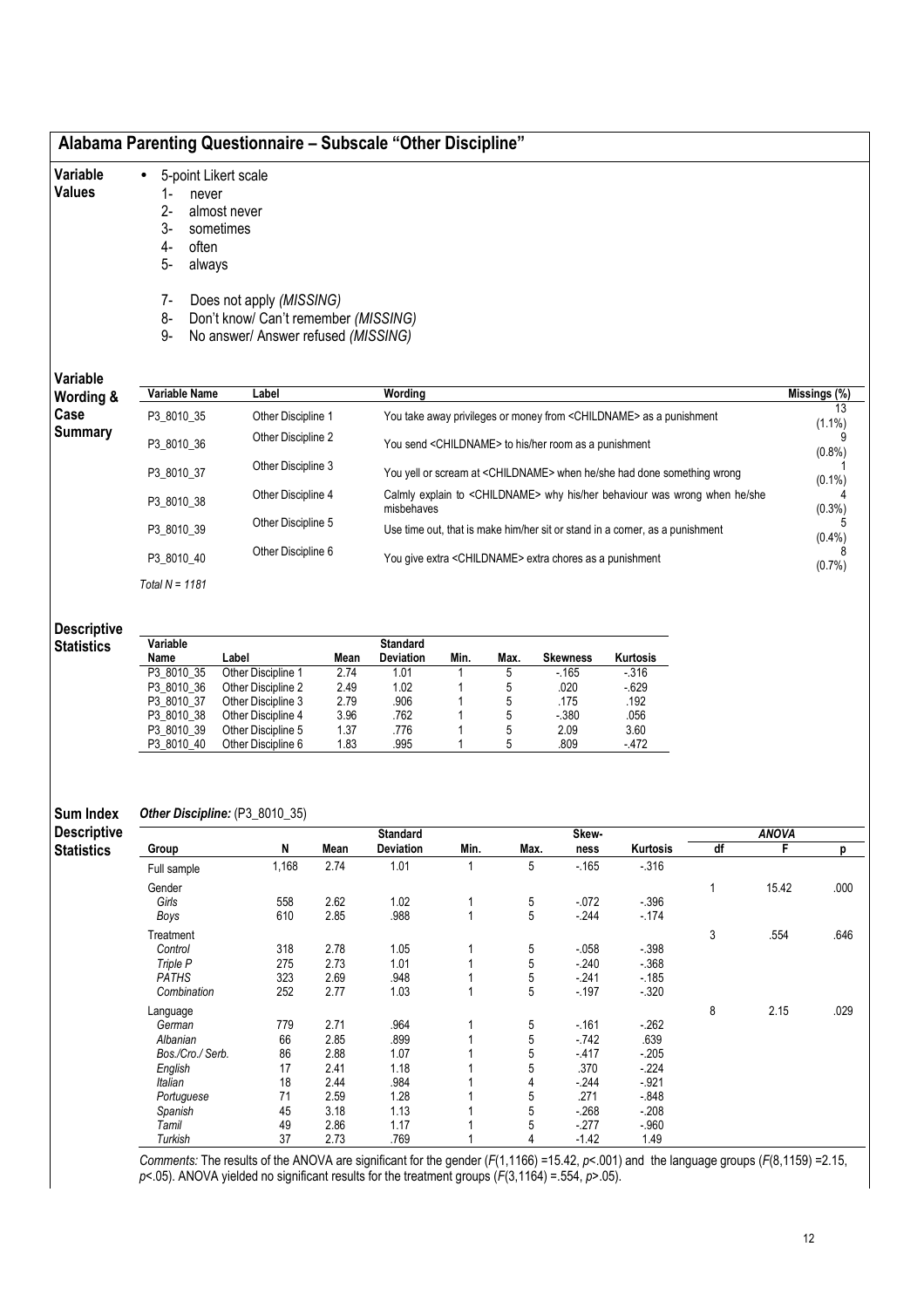#### Correlations Other Discipline: (P3\_8010\_35) with  $S<sub>0</sub>$  $\overline{\mathsf{D}}$  Full Sample

| ubscales & |                                           |                 | Sample         |              |                 | Girls          |            |                  | <b>Boys</b>    |            |
|------------|-------------------------------------------|-----------------|----------------|--------------|-----------------|----------------|------------|------------------|----------------|------------|
| ٧s         | Variable                                  | r               | P <sub>2</sub> | N            |                 | P <sub>2</sub> | N          | r                | P <sub>2</sub> | N          |
|            | <b>Subscales</b><br>Involvement           | .009            | $***$          | 1168         | .127            | $***$          | 558        | .081             | $\star$        | 610        |
|            | <b>Positive Parenting</b>                 | .170            | $***$          | 1167         | .202            | $***$          | 557        | .139             | $***$          | 610        |
|            | Poor Monitoring                           | $-.004$         | ns             | 1167         | $-.020$         | ns             | 558        | $-021$           | ns             | 609        |
|            | <b>Inconsistent Discipline</b>            | .090            | $***$          | 1157         | .136            | $***$          | 550        | .035             | ns             | 607        |
|            | Corporal Punishment                       | .138            | $***$          | 1167         | .178            | $***$          | 557        | .091             | $\star$        | 610        |
|            | Parent SBQ<br>Aggression<br>Prosociality  | .076<br>$-.014$ | $\star$<br>ns  | 1164<br>1155 | .088<br>.043    | $\star$<br>ns  | 556<br>552 | .039<br>$-.021$  | ns<br>ns       | 608<br>603 |
|            | Teacher SBQ<br>Aggression<br>Prosociality | .120<br>$-.118$ | $***$<br>$***$ | 1119<br>1115 | .147<br>$-.102$ | $***$<br>*     | 529<br>529 | .072<br>$-0.075$ | ns<br>ns       | 590<br>586 |
|            | Child SBQ<br>Aggression<br>Prosociality   | .103<br>$-.003$ | $***$<br>ns    | 1153<br>1153 | .065<br>.046    | ns<br>ns       | 549<br>549 | .102<br>.000     | $\star$<br>ns  | 604<br>604 |

1 \*\*\* p<.001, \*\* p<.01, \* p<.05, ns p>.05

Comments: This single item is significantly and positively correlated with all the APQ subscales, except with poor monitoring. The correlations between this item and child aggression are positive and significant but very low across all the informants. This item is negatively and significantly correlated with child prosociality and only when the informant is the teacher.

# Other Discipline: (P3\_8010\_36)

| <b>Descriptiv</b> |  |
|-------------------|--|
| <b>Statistics</b> |  |

| Sum Index          | Other Discipline: (P3_8010_36) |       |      |                  |      |                |         |          |    |              |      |
|--------------------|--------------------------------|-------|------|------------------|------|----------------|---------|----------|----|--------------|------|
| <b>Descriptive</b> |                                |       |      | <b>Standard</b>  |      |                | Skew-   |          |    | <b>ANOVA</b> |      |
| <b>Statistics</b>  | Group                          | N     | Mean | <b>Deviation</b> | Min. | Max.           | ness    | Kurtosis | df | F            | р    |
|                    | Full sample                    | 1,172 | 2.49 | 1.02             |      | 5              | .020    | $-629$   |    |              |      |
|                    | Gender                         |       |      |                  |      |                |         |          | 1  | 6.00         | .014 |
|                    | Girls                          | 563   | 2.41 | 1.02             |      | 5              | .134    | $-575$   |    |              |      |
|                    | Boys                           | 609   | 2.56 | 1.02             |      | 5              | $-084$  | $-626$   |    |              |      |
|                    | Treatment                      |       |      |                  |      |                |         |          | 3  | .689         | .559 |
|                    | Control                        | 317   | 2.44 | .985             |      | 5              | .075    | $-429$   |    |              |      |
|                    | Triple P                       | 279   | 2.46 | 1.03             |      | 5              | .082    | $-662$   |    |              |      |
|                    | <b>PATHS</b>                   | 323   | 2.55 | 1.01             |      | 5              | $-0.95$ | $-692$   |    |              |      |
|                    | Combination                    | 253   | 2.50 | 1.08             |      | $\overline{5}$ | .024    | $-687$   |    |              |      |
|                    | Language                       |       |      |                  |      |                |         |          | 8  | 5.21         | .000 |
|                    | German                         | 783   | 2.54 | .941             |      | 5              | $-068$  | $-489$   |    |              |      |
|                    | Albanian                       | 67    | 2.69 | 1.10             |      | 5              | $-039$  | $-0.338$ |    |              |      |
|                    | Bos./Cro./ Serb.               | 86    | 2.48 | 1.21             |      | 5              | .283    | $-524$   |    |              |      |
|                    | English                        | 17    | 2.35 | 1.22             |      | 5              | .387    | $-476$   |    |              |      |
|                    | <b>Italian</b>                 | 18    | 2.94 | .938             |      | 4              | $-844$  | .334     |    |              |      |
|                    | Portuguese                     | 70    | 2.06 | 1.05             |      | 4              | .350    | $-1.30$  |    |              |      |
|                    | Spanish                        | 45    | 2.42 | 1.25             |      | 5              | .294    | $-833$   |    |              |      |
|                    | Tamil                          | 49    | 1.86 | 1.14             |      | 4              | .913    | $-726$   |    |              |      |
|                    | Turkish                        | 37    | 2.59 | 1.04             |      | 5              | $-345$  | $-341$   |    |              |      |

Comments: The results of the ANOVA are significant for the gender groups (F(1,1170) =6.00 ,p<.05) and for the language groups (F(8,1163) =5.21,  $p$ <.001). ANOVA yielded no significant results for the treatment groups ( $F(3,1168)$  = .689,  $p$ >.05).

## Correlations Other Discipline: (P3\_8010\_36)

| with        |                                |      | <b>Full</b>    |      |      |                |     |          |                |     |
|-------------|--------------------------------|------|----------------|------|------|----------------|-----|----------|----------------|-----|
| Subscales & |                                |      | Sample         |      |      | Girls          |     |          | <b>Boys</b>    |     |
| <b>DVs</b>  | Variable                       |      | P <sub>2</sub> | N    |      | P <sub>2</sub> | N   |          | P <sub>2</sub> | N   |
|             | <b>Subscales</b>               |      |                |      |      |                |     |          |                |     |
|             | Involvement                    | .014 | ns             | 1172 | .052 | ns             | 563 | $-0.019$ | ns             | 609 |
|             | <b>Positive Parenting</b>      | .101 | $***$          | 1171 | .127 | $***$          | 562 | .076     | ns             | 609 |
|             | Poor Monitoring                | .081 | $***$          | 1171 | .021 | ns             | 563 | .113     | $***$          | 608 |
|             | <b>Inconsistent Discipline</b> | .115 | $***$          | 1157 | .121 | $**$           | 552 | .104     | $\star$        | 605 |
|             | Corporal Punishment            | .126 | $***$          | 1171 | .195 | $***$          | 562 | .057     | ns             | 609 |
|             | Parent SBQ                     |      |                |      |      |                |     |          |                |     |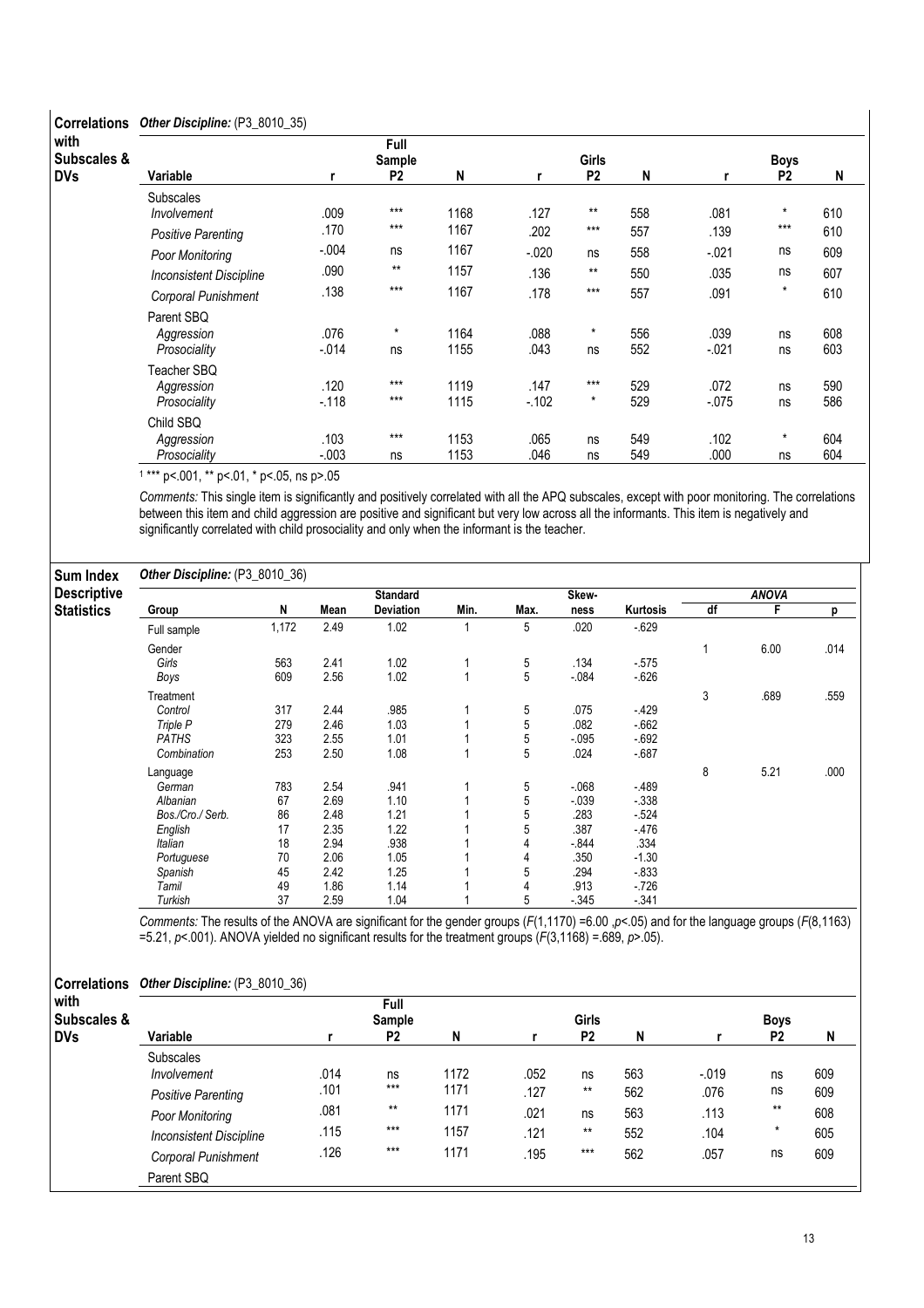| Aggression                                | .198            | $***$       | 1169         | .173            | $***$         | 562        | .207            | $***$       | 607        |
|-------------------------------------------|-----------------|-------------|--------------|-----------------|---------------|------------|-----------------|-------------|------------|
| Prosociality                              | $-073$          | *           | 1159         | $-.050$         | ns            | 558        | $-069$          | ns          | 601        |
| Teacher SBQ<br>Aggression<br>Prosociality | .116<br>$-069$  | $***$<br>*  | 1121<br>1117 | .063<br>$-.067$ | ns<br>ns      | 533<br>533 | .141<br>$-.040$ | $***$<br>ns | 588<br>584 |
| Child SBQ<br>Aggression<br>Prosociality   | .108<br>$-.020$ | $***$<br>ns | 1157<br>1157 | .087<br>.011    | $\star$<br>ns | 554<br>554 | .108<br>$-.021$ | $***$<br>ns | 603<br>603 |

1 \*\*\* p<.001, \*\* p<.01, \* p<.05, ns p>.05

Comments: This item is positively and significantly correlated with all the APQ subscales except with parental involvement. Overall, the correlations between this item and child aggression/prosociality are very low, though the correlations are slightly higher for the parentreported measures.

| Sum Index          | Other Discipline: (P3_8010_37) |       |      |                 |                |      |        |          |    |              |      |
|--------------------|--------------------------------|-------|------|-----------------|----------------|------|--------|----------|----|--------------|------|
| <b>Descriptive</b> |                                |       |      | <b>Standard</b> |                |      | Skew-  |          |    | <b>ANOVA</b> |      |
| <b>Statistics</b>  | Group                          | N     | Mean | Deviation       | Min.           | Max. | ness   | Kurtosis | df | F            | р    |
|                    | Full sample                    | 1,180 | 2.79 | .906            |                | 5    | .175   | .192     |    |              |      |
|                    | Gender                         |       |      |                 |                |      |        |          |    | 7.00         | .008 |
|                    | Girls                          | 566   | 2.72 | .899            |                | 5    | .128   | .055     |    |              |      |
|                    | Boys                           | 614   | 2.86 | .907            |                | 5    | .218   | .301     |    |              |      |
|                    | Treatment                      |       |      |                 |                |      |        |          | 3  | .777         | .507 |
|                    | Control                        | 318   | 2.82 | .928            |                | 5    | .173   | .086     |    |              |      |
|                    | Triple P                       | 279   | 2.72 | .882            |                | 5    | .008   | .277     |    |              |      |
|                    | <b>PATHS</b>                   | 329   | 2.80 | .834            |                | 5    | .163   | .408     |    |              |      |
|                    | Combination                    | 254   | 2.82 | .989            |                | 5    | .296   | $-066$   |    |              |      |
|                    | Language                       |       |      |                 |                |      |        |          | 8  | 25.14        | .000 |
|                    | German                         | 787   | 2.61 | .794            |                | 5    | .130   | .376     |    |              |      |
|                    | Albanian                       | 67    | 3.22 | .997            |                | 5    | .003   | $-106$   |    |              |      |
|                    | Bos./Cro./ Serb.               | 86    | 2.94 | .859            |                | 5    | $-229$ | 1.32     |    |              |      |
|                    | English                        | 17    | 3.00 | .866            |                | 5    | .000   | 2.17     |    |              |      |
|                    | <b>Italian</b>                 | 19    | 3.79 | .918            | 2              | 5    | $-020$ | $-.977$  |    |              |      |
|                    | Portuguese                     | 71    | 2.93 | 1.07            |                | 5    | $-142$ | $-281$   |    |              |      |
|                    | Spanish                        | 45    | 2.84 | 1.09            |                | 5    | $-123$ | $-197$   |    |              |      |
|                    | Tamil                          | 51    | 4.04 | .662            | $\overline{2}$ | 5    | $-472$ | .897     |    |              |      |
|                    | Turkish                        | 37    | 2.89 | .737            |                | 5    | $-264$ | 2.63     |    |              |      |

Comments: The results of the ANOVA are highly significant for the gender (F(1,1178) =7.00,  $p$ <.01) and the language groups (F(8,1171) =25.14,  $p$ <.001). ANOVA yielded no significant results for the treatment groups ( $F(3,1176)$  =.777,  $p$ >.05).

### Correlations Other Discipline: (P3\_8010\_37)

| with<br>Subscales & |                                           |                  | <b>Full</b><br>Sample |              |                  | <b>Girls</b>   |            |                  | <b>Boys</b>    |            |
|---------------------|-------------------------------------------|------------------|-----------------------|--------------|------------------|----------------|------------|------------------|----------------|------------|
| <b>DVs</b>          | Variable                                  | r                | P <sub>2</sub>        | N            | r                | P <sub>2</sub> | N          | r                | P <sub>2</sub> | N          |
|                     | Subscales<br>Involvement                  | $-0.023$         | ns                    | 1180         | .017             | ns             | 566        | $-0.55$          | ns             | 614        |
|                     | <b>Positive Parenting</b>                 | .162             | $***$                 | 1178         | .185             | $***$          | 564        | .142             | $***$          | 614        |
|                     | Poor Monitoring                           | .046             | ns                    | 1179         | $-0.006$         | ns             | 566        | .068             | ns             | 613        |
|                     | <b>Inconsistent Discipline</b>            | .301             | $***$                 | 1164         | .313             | $***$          | 554        | .285             | $***$          | 610        |
|                     | Corporal Punishment                       | .443             | $***$                 | 1180         | .440             | $***$          | 566        | .442             | $***$          | 614        |
|                     | Parent SBQ<br>Aggression<br>Prosociality  | .266<br>$-0.024$ | $***$<br>ns           | 1176<br>1166 | .209<br>.000     | $***$<br>ns    | 564<br>560 | .302<br>$-0.016$ | $***$<br>ns    | 612<br>606 |
|                     | Teacher SBQ<br>Aggression<br>Prosociality | .117<br>.000     | $***$<br>ns           | 1129<br>1125 | .045<br>$-0.006$ | ns<br>ns       | 536<br>536 | .151<br>.052     | $***$<br>ns    | 593<br>589 |
|                     | Child SBQ<br>Aggression<br>Prosociality   | .055<br>.003     | ns<br>ns              | 1165<br>1165 | $-.023$<br>.031  | ns<br>ns       | 557<br>557 | .088<br>.010     | $\star$<br>ns  | 608<br>608 |

1 p <.001, \*\* p <.01, \* p <.05, ns p >.05

Comments: This item is positively and significantly correlated with the two negative and one positive APQ subscale. Overall, the correlations between this item and child aggression are significant only when the informant is either the parent or the teacher, though the correlations are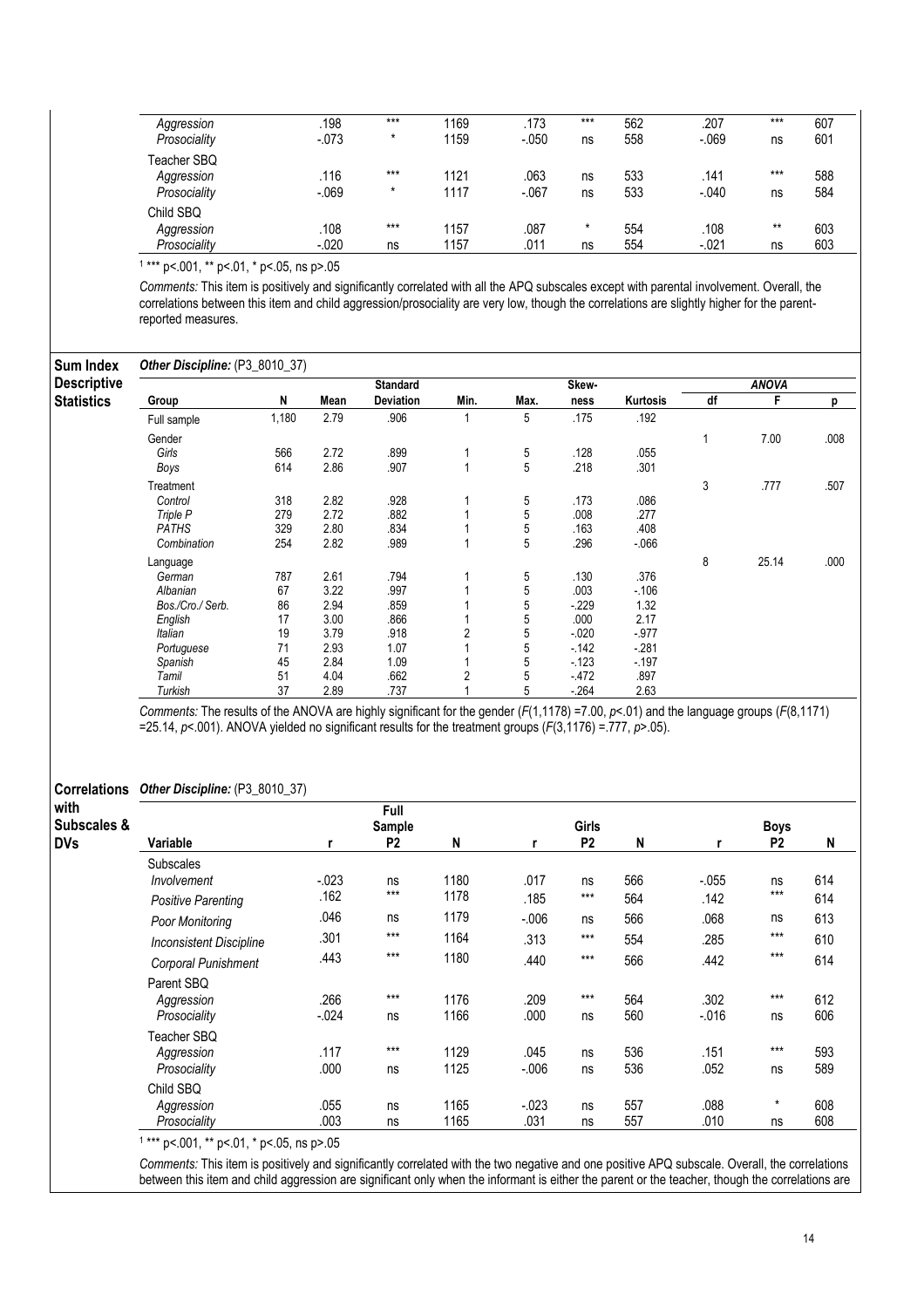relatively higher for the parent-reported measures. This item does not yield any significant correlation with child prosociality, irrespective of the type of the informant.

| Sum Index          | Other Discipline: (P3_8010_38) |       |      |                  |                |      |         |          |    |              |      |
|--------------------|--------------------------------|-------|------|------------------|----------------|------|---------|----------|----|--------------|------|
| <b>Descriptive</b> |                                |       |      | <b>Standard</b>  |                |      | Skew-   |          |    | <b>ANOVA</b> |      |
| <b>Statistics</b>  | Group                          | N     | Mean | <b>Deviation</b> | Min.           | Max. | ness    | Kurtosis | df | F            | p    |
|                    | Full sample                    | 1,177 | 3.96 | .762             |                | 5    | $-380$  | .056     |    |              |      |
|                    | Gender                         |       |      |                  |                |      |         |          |    | .324         | .569 |
|                    | Girls                          | 563   | 3.97 | .766             | 2              | 5    | $-310$  | $-403$   |    |              |      |
|                    | Boys                           | 614   | 3.95 | .759             | 1              | 5    | $-449$  | .493     |    |              |      |
|                    | Treatment                      |       |      |                  |                |      |         |          | 3  | 1.82         | .142 |
|                    | Control                        | 319   | 3.91 | .728             |                | 5    | $-303$  | .187     |    |              |      |
|                    | Triple P                       | 278   | 3.97 | .764             |                | 5    | $-391$  | .079     |    |              |      |
|                    | <b>PATHS</b>                   | 327   | 3.93 | .788             | $\overline{2}$ | 5    | $-286$  | $-461$   |    |              |      |
|                    | Combination                    | 253   | 4.05 | .765             |                | 5    | $-617$  | .848     |    |              |      |
|                    | Language                       |       |      |                  |                |      |         |          | 8  | 13.34        | .000 |
|                    | German                         | 784   | 3.82 | .685             | 2              | 5    | $-213$  | $-017$   |    |              |      |
|                    | Albanian                       | 67    | 4.12 | .808             | $\overline{2}$ | 5    | $-579$  | $-269$   |    |              |      |
|                    | Bos./Cro./ Serb.               | 86    | 4.03 | .832             |                | 5    | $-567$  | .425     |    |              |      |
|                    | English                        | 17    | 4.35 | .702             | 3              | 5    | $-634$  | $-576$   |    |              |      |
|                    | Italian                        | 19    | 4.26 | .653             | 3              | 5    | $-314$  | $-506$   |    |              |      |
|                    | Portuguese                     | 71    | 4.45 | .842             |                | 5    | $-1.76$ | 3.49     |    |              |      |
|                    | Spanish                        | 45    | 4.07 | .889             |                | 5    | $-946$  | 1.51     |    |              |      |
|                    | Tamil                          | 51    | 4.55 | .577             | 3              | 5    | $-850$  | $-236$   |    |              |      |
|                    | Turkish                        | 37    | 4.11 | 1.05             |                | 5    | $-.991$ | .483     |    |              |      |

Comments: The results of the ANOVA are highly significant for the language groups ( $F(8,1168)$  =13.34,  $p$ <.001). ANOVA yielded no significant results for the gender (F(1,1175) = 324,  $p$ >.05) and the treatment groups (F(3,1173) =1.82,  $p$ >.05).

#### Correlations Other Discipline: (P3\_8010\_38)

| with<br>Subscales & |                                 |          | Full<br>Sample |      |         | Girls          |     |          | <b>Boys</b>    |     |
|---------------------|---------------------------------|----------|----------------|------|---------|----------------|-----|----------|----------------|-----|
| <b>DVs</b>          | Variable                        |          | P <sub>2</sub> | N    |         | P <sub>2</sub> | N   |          | P <sub>2</sub> | N   |
|                     | <b>Subscales</b><br>Involvement | .260     | $***$          | 1177 | .244    | $***$          | 563 | .276     | $***$          | 614 |
|                     | <b>Positive Parenting</b>       | .258     | $***$          | 1176 | .274    | $***$          | 562 | .245     | $***$          | 614 |
|                     | Poor Monitoring                 | $-205$   | $***$          | 1176 | $-195$  | $***$          | 563 | $-213$   | $***$          | 613 |
|                     | <b>Inconsistent Discipline</b>  | $-222$   | $***$          | 1164 | $-219$  | $***$          | 554 | $-223$   | $***$          | 610 |
|                     | Corporal Punishment             | $-0.015$ | ns             | 1176 | .045    | ns             | 562 | $-069$   | ns             | 614 |
|                     | Parent SBQ                      |          |                |      |         |                |     |          |                |     |
|                     | Aggression                      | $-163$   | $***$          | 1173 | $-.148$ | $***$          | 561 | $-175$   | $***$          | 612 |
|                     | Prosociality                    | .219     | $***$          | 1163 | .192    | $***$          | 557 | .244     | $***$          | 606 |
|                     | Teacher SBQ                     |          |                |      |         |                |     |          |                |     |
|                     | Aggression                      | .005     | ns             | 1127 | .049    | ns             | 534 | $-0.026$ | ns             | 593 |
|                     | Prosociality                    | $-0.006$ | ns             | 1123 | .024    | ns             | 534 | $-0.038$ | ns             | 589 |
|                     | Child SBQ                       |          |                |      |         |                |     |          |                |     |
|                     | Aggression                      | $-0.079$ | $***$          | 1162 | $-.067$ | ns             | 554 | $-0.086$ | $\star$        | 608 |
|                     | Prosociality                    | .015     | ns             | 1162 | .034    | ns             | 554 | .000     | ns             | 608 |

1 \*\*\* p<.001, \*\* p<.01, \* p<.05, ns p>.05

Comments: This item is positively correlated with the two positive APQ subscales and negatively correlated with the two negative APQ subscales. The correlations are all significant and moderate. The correlations between this item and child aggression are low and significant only when the informant is either the parent or the child. This item yields moderate and significant correlations with child prosociality only when the informant is the parent.

| Sum Index          | <b>Other Discipline: (P3 8010 39)</b> |       |      |                  |      |      |       |                 |    |       |      |
|--------------------|---------------------------------------|-------|------|------------------|------|------|-------|-----------------|----|-------|------|
| <b>Descriptive</b> |                                       |       |      | <b>Standard</b>  |      |      | Skew- |                 |    | ANOVA |      |
| <b>Statistics</b>  | Group                                 | N     | Mean | <b>Deviation</b> | Min. | Max. | ness  | <b>Kurtosis</b> | dt |       |      |
|                    | Full sample                           | l.176 | 1.37 | .776             |      | G    | 2.09  | 3.60            |    |       |      |
|                    | Gender                                |       |      |                  |      |      |       |                 |    | 11.75 | .001 |
|                    | Girls                                 | 563   | 1.29 | .687             |      |      | 2.47  | 5.72            |    |       |      |
|                    | Bovs                                  | 613   | 1.44 | .843             |      |      | 1.81  | 2.34            |    |       |      |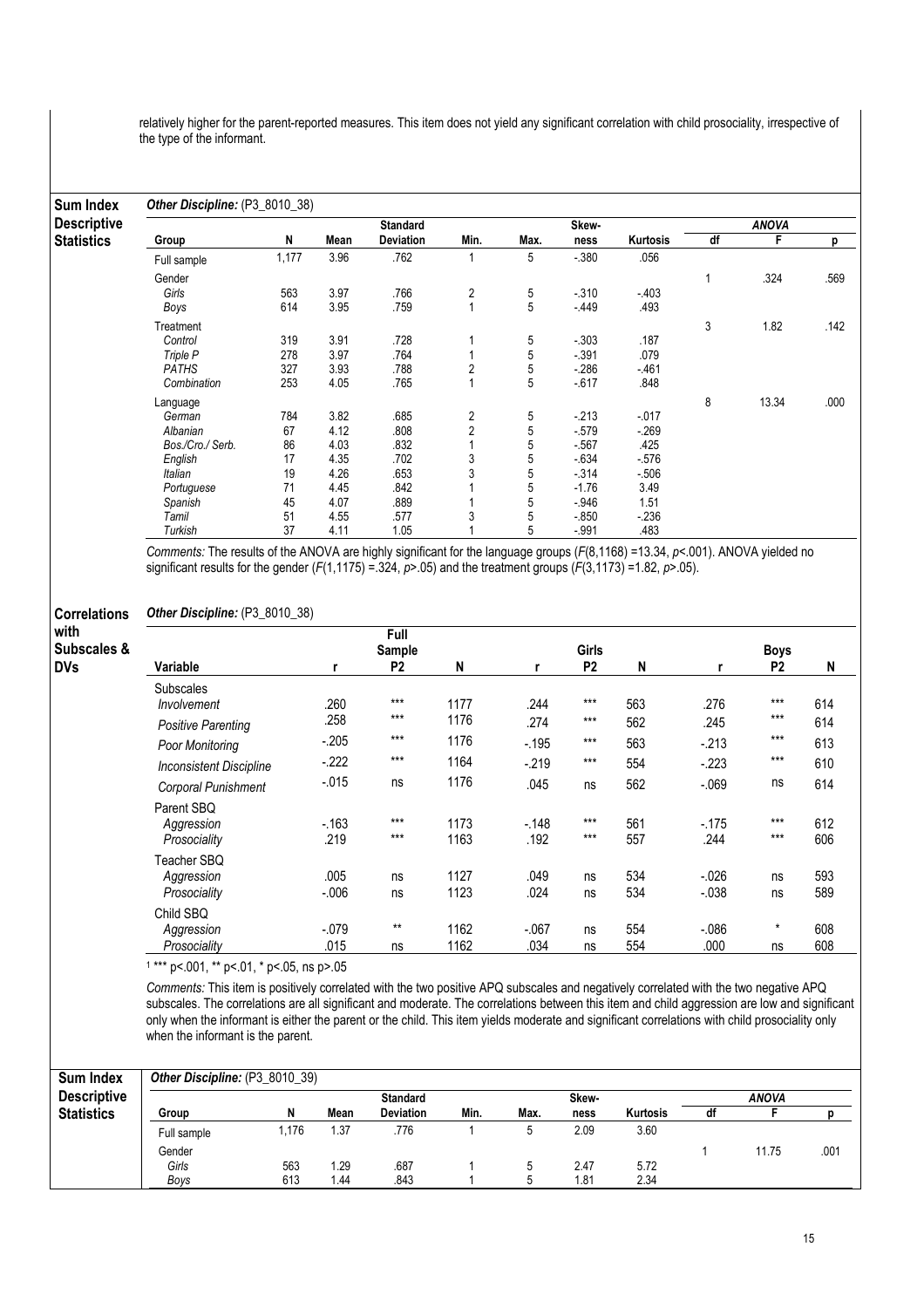|                             | Treatment                                                                                                                                                                                                                                                                                                                                                                                                      |       |          |                 |      |               |                |          | 3               | .178            | .911 |
|-----------------------------|----------------------------------------------------------------------------------------------------------------------------------------------------------------------------------------------------------------------------------------------------------------------------------------------------------------------------------------------------------------------------------------------------------------|-------|----------|-----------------|------|---------------|----------------|----------|-----------------|-----------------|------|
|                             | Control                                                                                                                                                                                                                                                                                                                                                                                                        | 319   | 1.39     | .843            |      | 5             | 2.18           | 4.05     |                 |                 |      |
|                             | Triple P                                                                                                                                                                                                                                                                                                                                                                                                       | 279   | 1.35     | .703            | 1    | 4             | 1.84           | 2.07     |                 |                 |      |
|                             | <b>PATHS</b>                                                                                                                                                                                                                                                                                                                                                                                                   | 325   | 1.37     | .782            | 1    | 5             | 2.01           | 3.10     |                 |                 |      |
|                             | Combination                                                                                                                                                                                                                                                                                                                                                                                                    | 253   | 1.35     | .760            | 1    | 5             | 2.20           | 4.26     |                 |                 |      |
|                             |                                                                                                                                                                                                                                                                                                                                                                                                                |       |          |                 |      |               |                |          |                 |                 |      |
|                             | Language                                                                                                                                                                                                                                                                                                                                                                                                       |       |          |                 |      |               |                |          | 8               | 6.62            | .000 |
|                             | German                                                                                                                                                                                                                                                                                                                                                                                                         | 785   | 1.40     | .804            |      | 5             | 2.00           | 3.24     |                 |                 |      |
|                             | Albanian                                                                                                                                                                                                                                                                                                                                                                                                       | 67    | 1.70     | .905            |      | 3             | .636           | $-1.49$  |                 |                 |      |
|                             | Bos./Cro./ Serb.                                                                                                                                                                                                                                                                                                                                                                                               | 86    | 1.23     | .645            | 1    | 4             | 2.71           | 6.25     |                 |                 |      |
|                             | English                                                                                                                                                                                                                                                                                                                                                                                                        | 17    | 1.76     | 1.25            |      | 5             | 1.59           | 1.65     |                 |                 |      |
|                             | Italian                                                                                                                                                                                                                                                                                                                                                                                                        | 19    | 1.84     | .958            |      | 3             | .346           | $-1.95$  |                 |                 |      |
|                             | Portuguese                                                                                                                                                                                                                                                                                                                                                                                                     | 71    | 1.08     | .368            |      | 3             | 4.58           | 2.85     |                 |                 |      |
|                             | Spanish                                                                                                                                                                                                                                                                                                                                                                                                        | 45    | 1.07     | .330            |      | 3             | 5.30           | 29.03    |                 |                 |      |
|                             | Tamil                                                                                                                                                                                                                                                                                                                                                                                                          | 49    | 1.18     | .635            |      | 4             | 3.91           | 15.29    |                 |                 |      |
|                             | Turkish                                                                                                                                                                                                                                                                                                                                                                                                        | 37    | 1.11     | .393            |      | 3             | 3.93           | 16.05    |                 |                 |      |
|                             |                                                                                                                                                                                                                                                                                                                                                                                                                |       |          |                 |      |               |                |          |                 |                 |      |
|                             | Comments: The results of the ANOVA are highly significant for the gender ( $F(1,1174)$ =11.75, $p$ <.001) and the language groups<br>(F(8,1167) = 6.62, p<.001). ANOVA yielded no significant results for the treatment groups (F(3,1172) = 178, p>.05).                                                                                                                                                       |       |          |                 |      |               |                |          |                 |                 |      |
| <b>Correlations</b><br>with | Other Discipline: (P3_8010_39)                                                                                                                                                                                                                                                                                                                                                                                 |       |          | Full            |      |               |                |          |                 |                 |      |
| <b>Subscales</b>            |                                                                                                                                                                                                                                                                                                                                                                                                                |       |          | <b>Sample</b>   |      |               | Girls          |          |                 | <b>Boys</b>     |      |
|                             |                                                                                                                                                                                                                                                                                                                                                                                                                |       |          |                 |      |               |                |          |                 |                 |      |
| & DVs                       | Variable                                                                                                                                                                                                                                                                                                                                                                                                       |       | r        | P <sub>2</sub>  | N    | r             | P <sub>2</sub> | N        | r               | P <sub>2</sub>  | N    |
|                             | Subscales                                                                                                                                                                                                                                                                                                                                                                                                      |       |          |                 |      |               |                |          |                 |                 |      |
|                             | Involvement                                                                                                                                                                                                                                                                                                                                                                                                    |       | .064     | $^\star$        | 1176 | .107          | $\ast$         | 563      | .040            | ns              | 613  |
|                             |                                                                                                                                                                                                                                                                                                                                                                                                                |       |          | $***$           |      |               | $***$          |          |                 |                 |      |
|                             | <b>Positive Parenting</b>                                                                                                                                                                                                                                                                                                                                                                                      |       | .080     |                 | 1175 | .115          |                | 562      | .055            | ns              | 613  |
|                             | Poor Monitoring                                                                                                                                                                                                                                                                                                                                                                                                |       | .034     | ns              | 1175 | $-028$        | ns             | 563      | .051            | ns              | 612  |
|                             |                                                                                                                                                                                                                                                                                                                                                                                                                |       |          | $^\star$        | 1162 |               |                |          |                 | $^\star$        |      |
|                             | <b>Inconsistent Discipline</b>                                                                                                                                                                                                                                                                                                                                                                                 |       | .059     |                 |      | .006          | ns             | 553      | .093            |                 | 609  |
|                             | Corporal Punishment                                                                                                                                                                                                                                                                                                                                                                                            |       | .114     | $***$           | 1175 | .088          | $\star$        | 562      | .126            | $^{\star\star}$ | 613  |
|                             |                                                                                                                                                                                                                                                                                                                                                                                                                |       |          |                 |      |               |                |          |                 |                 |      |
|                             | Parent SBQ                                                                                                                                                                                                                                                                                                                                                                                                     |       |          |                 |      |               |                |          |                 |                 |      |
|                             | Aggression                                                                                                                                                                                                                                                                                                                                                                                                     |       | .133     | $***$           | 1172 | .097          | $^\star$       | 561      | .141            | $***$           | 611  |
|                             | Prosociality                                                                                                                                                                                                                                                                                                                                                                                                   |       | $-0.017$ | ns              | 1162 | .022          | ns             | 557      | $-012$          | ns              | 605  |
|                             |                                                                                                                                                                                                                                                                                                                                                                                                                |       |          |                 |      |               |                |          |                 |                 |      |
|                             | Teacher SBQ                                                                                                                                                                                                                                                                                                                                                                                                    |       |          |                 |      |               |                |          |                 |                 |      |
|                             | Aggression                                                                                                                                                                                                                                                                                                                                                                                                     |       | .096     | $^{\star\star}$ | 1126 | .018          | ns             | 534      | .118            | $^{\star\star}$ | 592  |
|                             | Prosociality                                                                                                                                                                                                                                                                                                                                                                                                   |       | $-.087$  | $***$           | 1122 | $-085$        | ns             | 534      | $-043$          | ns              | 588  |
|                             |                                                                                                                                                                                                                                                                                                                                                                                                                |       |          |                 |      |               |                |          |                 |                 |      |
|                             | Child SBQ                                                                                                                                                                                                                                                                                                                                                                                                      |       |          |                 |      |               |                |          |                 |                 |      |
|                             | Aggression                                                                                                                                                                                                                                                                                                                                                                                                     |       | .057     | ns              | 1161 | .004          | ns             | 554      | .063            | ns              | 607  |
|                             | Prosociality                                                                                                                                                                                                                                                                                                                                                                                                   |       | $-.033$  | ns              | 1161 | $-047$        | ns             | 554      | .000            | ns              | 607  |
|                             | $1***$ p<.001, ** p<.01, * p<.05, ns p>.05                                                                                                                                                                                                                                                                                                                                                                     |       |          |                 |      |               |                |          |                 |                 |      |
|                             | Comments: This item is positively and significantly correlated with all the APQ subscales except with poor monitoring. The item is weakly<br>correlated with child aggression and the association is significant only when the informant is either the parent or the teacher. Further, the<br>correlations between this item and child prosocialty are very low and significant only for the teacher measures. |       |          |                 |      |               |                |          |                 |                 |      |
| <b>Sum Index</b>            | Other Discipline: (P3 8010 40)                                                                                                                                                                                                                                                                                                                                                                                 |       |          |                 |      |               |                |          |                 |                 |      |
| <b>Descriptive</b>          |                                                                                                                                                                                                                                                                                                                                                                                                                |       |          | <b>Standard</b> |      |               | Skew-          |          |                 | <b>ANOVA</b>    |      |
| <b>Statistics</b>           | Group                                                                                                                                                                                                                                                                                                                                                                                                          | N     | Mean     | Deviation       | Min. | Max.          | ness           | Kurtosis | $\overline{df}$ | F               | p    |
|                             | Full sample                                                                                                                                                                                                                                                                                                                                                                                                    | 1,173 | 1.83     | .995            | 1    | 5             | .809           | $-472$   |                 |                 |      |
|                             | Gender                                                                                                                                                                                                                                                                                                                                                                                                         |       |          |                 |      |               |                |          |                 |                 |      |
|                             |                                                                                                                                                                                                                                                                                                                                                                                                                |       |          |                 |      |               |                |          | 1               | 10.45           | .001 |
|                             | Girls                                                                                                                                                                                                                                                                                                                                                                                                          | 562   | 1.73     | .953            | 1    | 5             | .964           | $-207$   |                 |                 |      |
|                             | Boys                                                                                                                                                                                                                                                                                                                                                                                                           | 611   | 1.91     | 1.02            | 1    | 5             | .677           | $-650$   |                 |                 |      |
|                             | Treatment                                                                                                                                                                                                                                                                                                                                                                                                      |       |          |                 |      |               |                |          | 3               | .234            | .872 |
|                             | Control                                                                                                                                                                                                                                                                                                                                                                                                        | 318   | 1.86     | 1.00            | 1    |               | .750           | $-600$   |                 |                 |      |
|                             | Triple P                                                                                                                                                                                                                                                                                                                                                                                                       | 276   | 1.80     | 1.01            | 1    | $\frac{5}{5}$ | .889           | $-0.380$ |                 |                 |      |
|                             | <b>PATHS</b>                                                                                                                                                                                                                                                                                                                                                                                                   | 326   | 1.84     | .993            | 1    | 5             | .787           | $-449$   |                 |                 |      |
|                             | Combination                                                                                                                                                                                                                                                                                                                                                                                                    | 253   | 1.79     | .975            | 1    | 5             | .837           |          |                 |                 |      |
|                             |                                                                                                                                                                                                                                                                                                                                                                                                                |       |          |                 |      |               |                | $-0.386$ |                 |                 |      |
|                             | Language                                                                                                                                                                                                                                                                                                                                                                                                       |       |          |                 |      |               |                |          | 8               | 3.68            | .000 |
|                             | German                                                                                                                                                                                                                                                                                                                                                                                                         | 781   | 1.84     | .966            | 1    | 5             | .721           | $-660$   |                 |                 |      |
|                             | Albanian                                                                                                                                                                                                                                                                                                                                                                                                       | 67    | 2.03     | 1.07            |      | 5             | .547           | $-754$   |                 |                 |      |
|                             | Bos./Cro./ Serb.                                                                                                                                                                                                                                                                                                                                                                                               | 86    | 2.10     | 1.14            | 1    | 5             | .330           | $-1.28$  |                 |                 |      |
|                             | English                                                                                                                                                                                                                                                                                                                                                                                                        | 17    | 1.76     | .970            |      | 3             | .531           | $-1.87$  |                 |                 |      |
|                             | Italian                                                                                                                                                                                                                                                                                                                                                                                                        | 19    | 1.84     | .898            | 1    | 3             | .339           | $-1.75$  |                 |                 |      |
|                             | Portuguese                                                                                                                                                                                                                                                                                                                                                                                                     | 71    | 1.55     | .858            |      | 5             | 1.59           | 2.46     |                 |                 |      |
|                             | Spanish                                                                                                                                                                                                                                                                                                                                                                                                        | 45    | 1.93     | 1.27            | 1    | 5             | 1.11           | .149     |                 |                 |      |
|                             | Tamil                                                                                                                                                                                                                                                                                                                                                                                                          | 50    | 1.38     | .855            | 1    | 4             | 2.23           | 3.88     |                 |                 |      |
|                             | Turkish                                                                                                                                                                                                                                                                                                                                                                                                        | 37    | 1.54     | .900            | 1    | 4             | 1.32           | .262     |                 |                 |      |
|                             |                                                                                                                                                                                                                                                                                                                                                                                                                |       |          |                 |      |               |                |          |                 |                 |      |